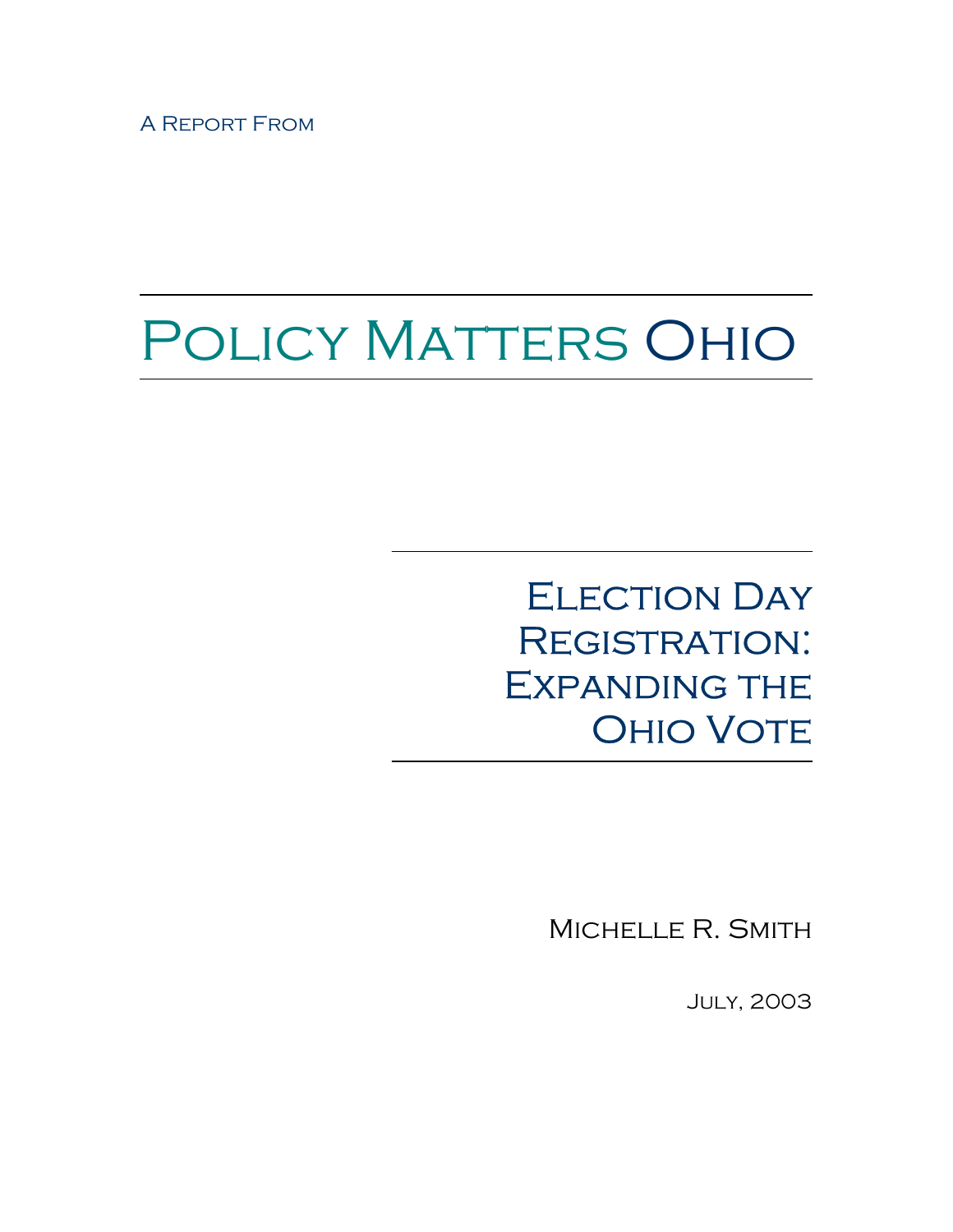### Election Day Registration: Expanding the Ohio Vote

Michelle R. Smith

#### POLICY MATTERS OHIO

2912 Euclid Avenue, Cleveland, OH 44115 216-931-9922 http://www.policymattersohio.org/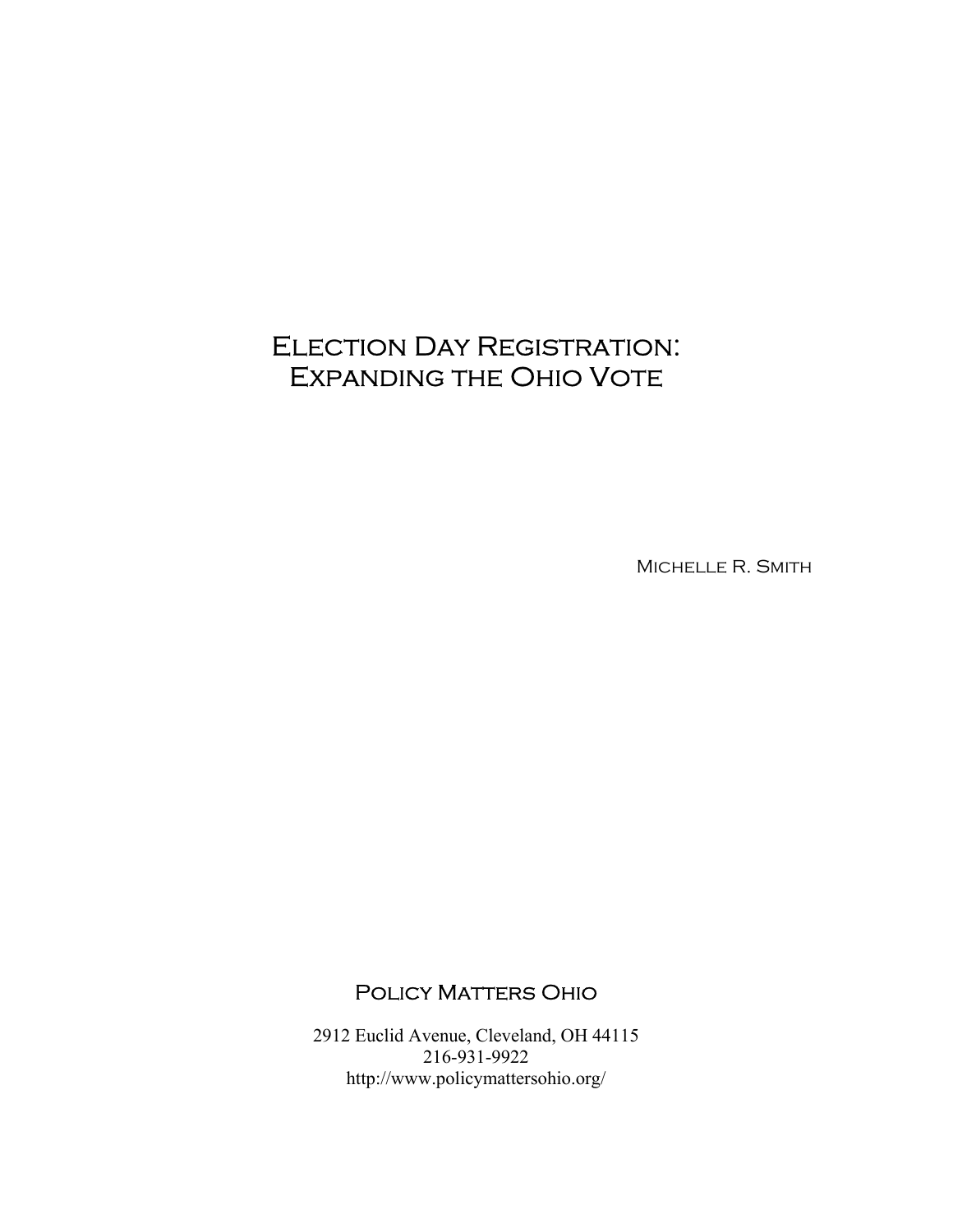This report is based on *Expanding The Vote: The Practice and Promise of Election Day Registration,* a national report released by Demos. *Demos* is a nonprofit, nonpartisan public policy research and advocacy organization. The report was researched and written by Sarah Tobias and David Callahan, with assistance from Steven Carbó and Jeanette Hedgepeth.

*Demos:* A Network for Ideas and Action 155 Ave. of the Americas,  $4<sup>th</sup>$  Floor New York, NY 10013 212-633-1405 http://www.demos-usa.org/

#### Author

Michelle R. Smith is the Program Assistant of Policy Matters Ohio. She has a Bachelor of Arts and Master of Arts from Case Western Reserve University in Cleveland, OH.

#### Acknowledgements

Thanks to Ludovic Blain III, Associate Director of Democracy Programs for *Demos*, Peg Rosenfield, Elections Specialist, Ohio League of Women Voters, Faith Lyon, Election Reform Project Coordinator, State of Ohio, Amy K. Ryder, Cleveland Director, Ohio Citizen Action, Clover Behrend-Gethard, Administrative Assistant for Bernie Grofman, Paul Moke, lead attorney of the ACLU of Ohio, and Fritz Wenzel, *Toledo Blade* reporter, for providing data on this issue. Special thanks to Board Members John Ryan, Susannah Muskovitz, and Joyce Goldstein, and Policy Matters staff for data assistance and careful review.

This report is for all those people who still believe in the power of democracy.

POLICY MATTERS OHIO, the publisher of this report, is a nonprofit, nonpartisan research institute dedicated to bridging the gap between research and policy in Ohio. Policy Matters seeks to broaden the debate about economic policy in Ohio by providing quantitative and qualitative analysis of important issues facing working people in the state. Other areas of inquiry for Policy Matters have included unemployment compensation, workforce policy, wages, education, housing and economic development. Funding for the institute comes primarily from the George Gund Foundation.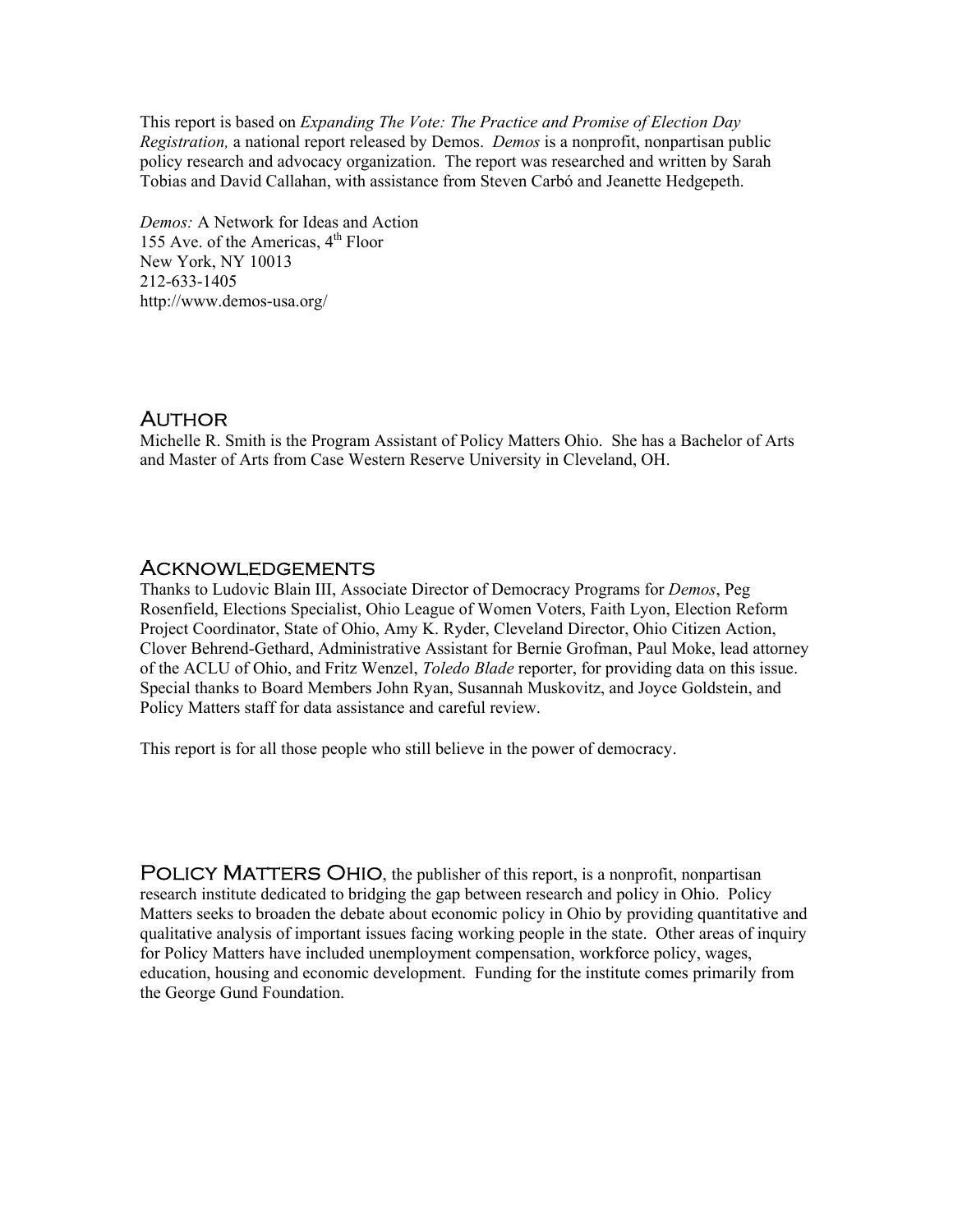#### Executive Summary

Only slightly more than half of voting-age Ohioans voted in the 2000 presidential election. There were huge problems with this election nationwide, ranging from incorrectly cast votes, to voters being turned away from polls, to hotly contested results. A lawsuit filed by the Ohio ACLU alleges that, in Ohio, more than 94,000 voters had their ballots rejected. In the end, the candidate who won the popular vote was deemed to have lost the electoral vote, decided by an extremely small number of ballots cast in Florida, which had an error-prone voting system. The low voter turnout, high number of people denied the right to vote, high error rate, and close results showed that every American vote carries weight.

This research brief discusses ways to strengthen Ohio's democracy by increasing voter participation. The brief is adapted to Ohio from national research by Demos, a research institute devoted to democracy reform. Among the findings:

- States with registration cut-off dates, or closing dates, closer to election day have higher voter turnout than states with early cut-off dates.
- The six states in the U.S. with election day registration (EDR) have seen increases in voter registration and participation. Typical turnout in these states is eight to 15 percent higher than the national average.
- Ohio had a higher percentage of voter turnout (55.8 percent) than the national average (51.3 percent) in 2000, but still fell roughly four- to 13-percentage points below turnouts in five of the six states with EDR.
- Political scientists estimate that nationwide same-day registration would produce an average seven-percentage point jump in number of voters, increasing voter registration in presidential elections by 8.54 million people.
- Nationwide, the number of poll respondents who report giving "quite a lot" of thought to the election jumps from 59 percent in September to 75 percent by October  $30<sup>th</sup>$  through November  $5<sup>th</sup>$ . By this time, voter registration deadlines in Ohio have passed.
- Year 2000 presidential voters in at least 25 states arrived at the polls to find their names absent from voter lists due to delays in registration or illegal and unexpected purging. Ohio did not report significant problems with incorrect voting rolls, but as many as 10,000 votes went uncounted between Cuyahoga and Montgomery counties alone.<sup>1</sup>
- Older citizens and those with more schooling, higher incomes, and good jobs are more likely to vote than younger, less educated, and less affluent Americans. Easing registration would diversify participation in elections.

The National Voter Registration Act of 1993, or the "motor voter" act, and the Help America Vote Act of 2002 (HAVA) were implemented to make voting more accessible to disabled citizens, eliminate error-prone voting systems, and reduce inaccuracies in voter rolls. EDR, or election day registration, would complement these reforms, by boosting voter registration and increasing participation in our democracy. Though implementing EDR in Ohio would require an amendment to Article V ("Elective Franchise") of the state constitution, the effort could help bring thousands of nonvoting Ohioans to the polls in upcoming elections.

 1 U.S. House of Representatives, Judiciary Committee, "How to Make a Million Votes Disappear: Electoral Sleight of Hand in the 2000 Presidential Election," p. 89.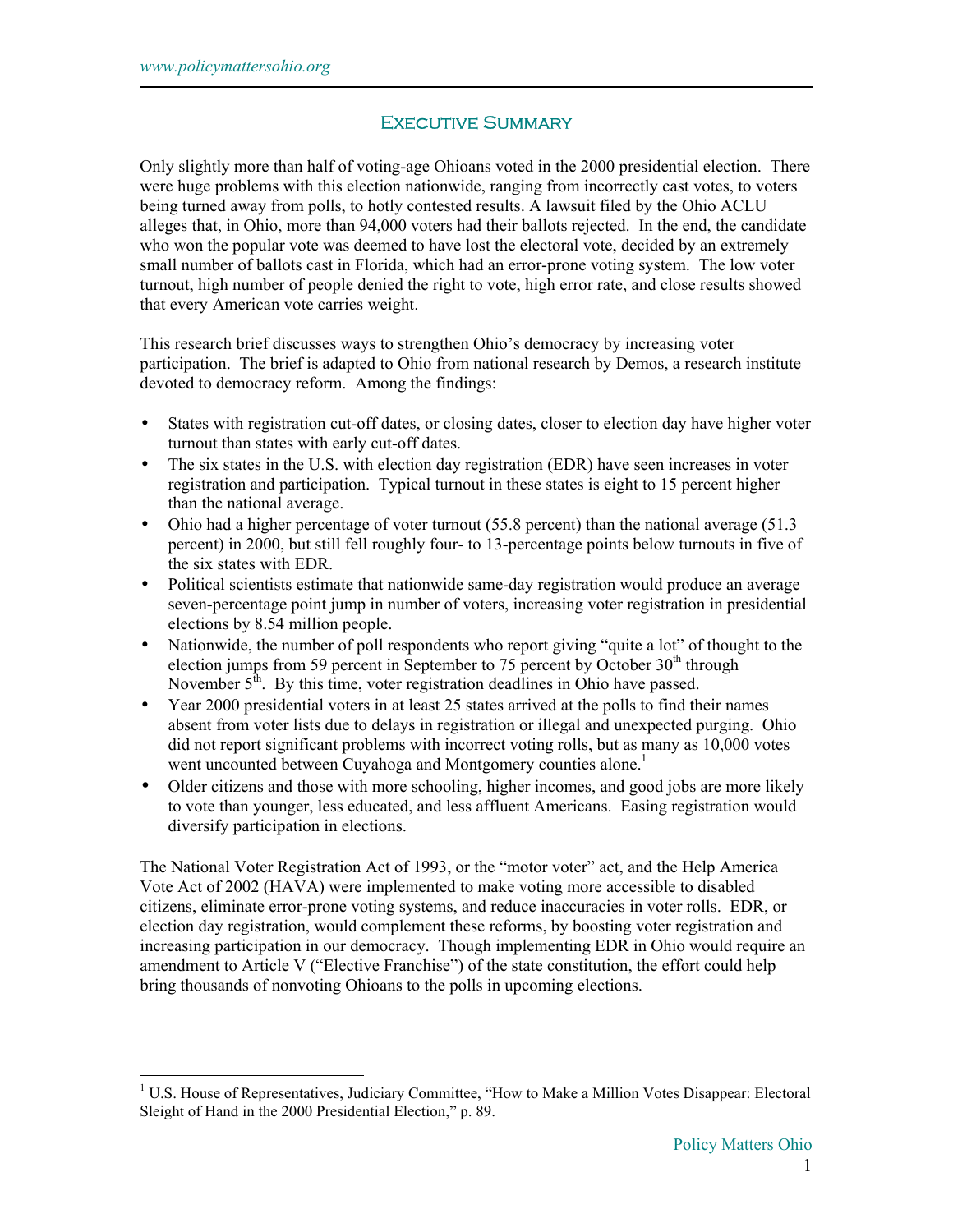#### **INTRODUCTION**

Some 51 percent of eligible Americans – or 80 million – did not vote in the 2000 presidential election. In fact, nearly 50 million of these non-voters, or a quarter of eligible Americans, were not even registered to vote in 2000. In Ohio, more than 80 percent of voting-age residents were registered, but only 62.4 percent of registered voters went to the polls. Overall, just 55.8 percent of eligible Ohioans voted for president in 2000.<sup>2</sup>

Aside from low voter turnout, "the nation saw…the product of years of neglect by states, localities and Congress of voting rights enforcement and a lack of minimum national voting standards for election machinery and administration" in the rampant rights violations and administrative errors of the 2000 federal election, according to a report issued by the U.S. House of Representatives Judiciary Committee.<sup>3</sup> Through the Help America Vote Act of 2002 (HAVA), legislators and election officials nationwide are working on reforms that will prevent a repeat of the disastrous 2000 election. These improvements, however, do not largely target voter registration. HAVA may help with the problems of antiquated voting machinery, ineffective recount systems, inaccurate voter lists, and untrained workers at polling places, but these improvements will only help voting citizens; they will not get non-voting citizens up and out to the polls.

Though it has never climbed significantly above 60 percent in the last century, voter turnout in U.S. elections reached record lows in the 1996 and 2000 presidential elections.<sup>4</sup> In fact, voter turnout in the U.S. is among the lowest around the globe. At just over 50 percent in 2000, U.S. turnout compares poorly to turnout in such countries as Italy (90 percent), Australia (84 percent), Germany (80 percent), the UK (75 percent), and Japan (69 percent).<sup>5</sup> Political scientists and voting rights advocates agree that the nation's registration requirements and procedures hamper voter participation. "The U.S. is one of the few countries to require citizens to get themselves registered to vote, rather than having government proactively making sure that all voters are on the electoral rolls – usually through some form of automatic (and permanent) registration on achieving voting age."<sup>6</sup> In contrast, many countries with higher voter turnout do not require citizens to register at all; their federal governments maintain lists of their citizens that they use to track votes. $7$ 

"Expanding The Vote: The Practice and Promise of Election Day Registration," a national report by the New York City-based research institute Demos, hones in on voter registration in the U.S. The study finds that states with registration cut-off dates closer to election day have higher voter turnout than states with early cut-off dates. In states that have same-day registration, voter turnout rates are among the highest in the country. According to Demos, the six states in the U.S. that have adopted election day registration (EDR) have consistently achieved voter turnout that is eight- to 15-percentage points higher than the national average. These states report few problems with fraud. Figure 1 illustrates voter turnout in EDR states over time, as compared to turnout in Ohio and national turnout.

<sup>&</sup>lt;sup>2</sup> FEC, "Voter Registration and Turnout 2000."

 $3 \text{ U.S.}$  House of Representatives, Judiciary Committee, pp. 13-14.

Committee for the Study of the American Electorate, "Presidential Election Turnout, 1924-1996."

 $<sup>5</sup>$  Tova Andrea Wang, "Reforming the Voter Registration System," The Century Foundation, p. 1.</sup>

<sup>&</sup>lt;sup>6</sup> Bernard Grofman, "Questions and Answers About Motor Voter: An Important Reform That Is Not Just For Democrats," *Voting and Democracy Report, 1995,* Center for Voting and Democracy. 7

 $7$  Tova Andrea Wang, The Century Foundation, p. 1.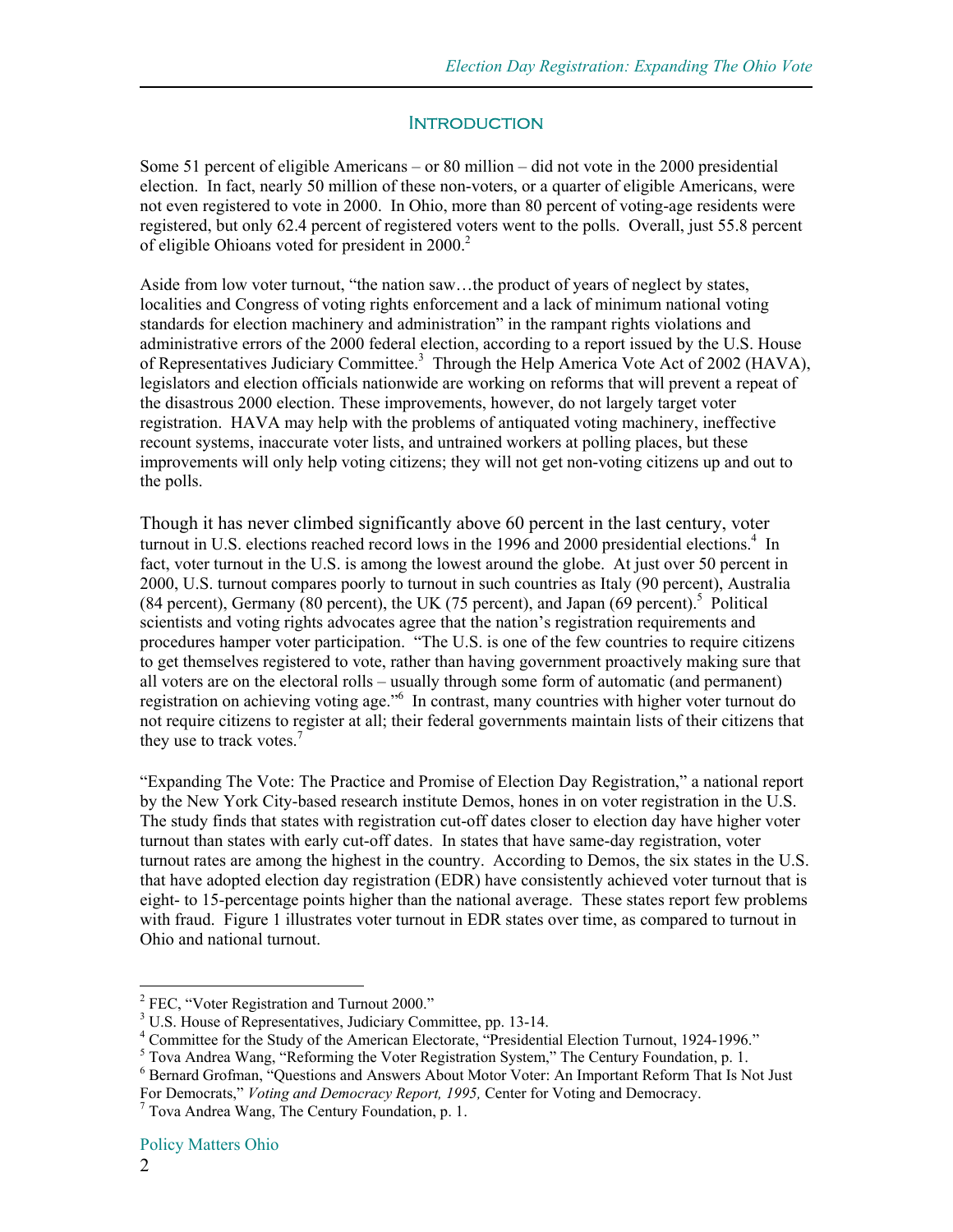| Voter Turnout in Presidential Elections in Ohio, States with EDR, and the Nation<br>by Percentage, 1968-2000 |       |       |       |       |       |       |       |       |       |
|--------------------------------------------------------------------------------------------------------------|-------|-------|-------|-------|-------|-------|-------|-------|-------|
| (boldface indicates when EDR was instituted)                                                                 |       |       |       |       |       |       |       |       |       |
|                                                                                                              | 1968  | 1972  | 1976  | 1980  | 1984  | 1988  | 1992  | 1996  | 2000  |
| Ohio                                                                                                         | 63.33 | 57.28 | 55.11 | 55.32 | 58.00 | 55.13 | 60.64 | 54.32 | 55.80 |
| Idaho                                                                                                        | 73.34 | 63.34 | 60.68 | 67.71 | 59.93 | 58.34 | 65.16 | 57.05 | 54.50 |
| Maine                                                                                                        | 66.37 | 60.27 | 63.66 | 64.49 | 64.77 | 62.15 | 71.98 | 71.90 | 67.30 |
| Minnesota                                                                                                    | 73.75 | 68.65 | 71.53 | 69.96 | 68.16 | 66.33 | 71.73 | 64.07 | 68.80 |
| New Hampshire                                                                                                | 69.62 | 63.63 | 57.27 | 57.14 | 52.98 | 54.81 | 63.14 | 57.30 | 62.50 |
| Wisconsin                                                                                                    | 66.52 | 62.49 | 66.52 | 67.35 | 63.46 | 61.98 | 68.99 | 57.43 | 66.10 |
| Wyoming                                                                                                      | 66.95 | 64.41 | 58.56 | 53.23 | 53.38 | 50.30 | 62.30 | 59.43 | 59.70 |
| <b>United States</b>                                                                                         | 60.84 | 55.21 | 53.55 | 52.56 | 53.11 | 50.15 | 55.23 | 49.08 | 51.30 |

#### **Figure 1**

Source: Federal Election Commission

#### Same-Day Registration: Simplifying The System

Since voter registration is handled on the county level, there are thousands of variations of registration procedure in the U.S. This makes traditional registration a very large and complicated system. HAVA reforms that create statewide voter databases in all 50 states may standardize voter registration, but they cannot completely eliminate machine or human error. EDR is a straightforward procedure that can make up for the possible mistakes of election officials and poll workers. Also, because EDR requires voters to offer proof of identification and residency *in person* to election officials, it could deter voter fraud.

States with EDR have pre-election registration deadlines, just like other states, ranging from 10 days before election day in Maine to 30 days before election day in Wyoming. But, with EDR, citizens who do not register before these deadlines are able to register and vote at their polling places or at an official centralized location on election day. The only requirement for registration is proof of identity and residency; legitimate documentation ranges from drivers' licenses and passports to property leases and utility bills. In Wisconsin and Minnesota, for example, picture identification is not required; in Idaho, however, picture identification plus proof of residency (property leases, utility bills) is required.<sup>8</sup> In New Hampshire, residents must complete affidavits and show proof of age as well as residency. If election officials doubt a person's identity or residency claim, they can contest the person's ballot, usually by marking it or placing it aside to be checked later. After elections, officials in Wisconsin and Minnesota verify registrants' residency by sending out non-forwarding postcards.<sup>9</sup> Because EDR requires identification and authorization in person, and election officials (not poll workers) handle same-day registrations, there is less opportunity for fraud and registration error. According to Demos, many voters in EDR states pre-register, so the number of people seeking to register on election day is not large enough, typically, to cause major delays at polling places.<sup>10</sup>

Currently, six states – Idaho, Maine, Minnesota, New Hampshire, Wisconsin, and Wyoming – use EDR. Three of the states with EDR – Minnesota, Maine, and Wisconsin – adopted the system in the 1970s. The remaining three – Wyoming, Idaho, and New Hampshire – did not

<sup>&</sup>lt;sup>8</sup> Demos, "Expanding The Vote: The Practice and Promise of Election Day Registration," p. 9.

 $9$  Ibid., p. 9.

<sup>&</sup>lt;sup>10</sup> Ibid., p.10.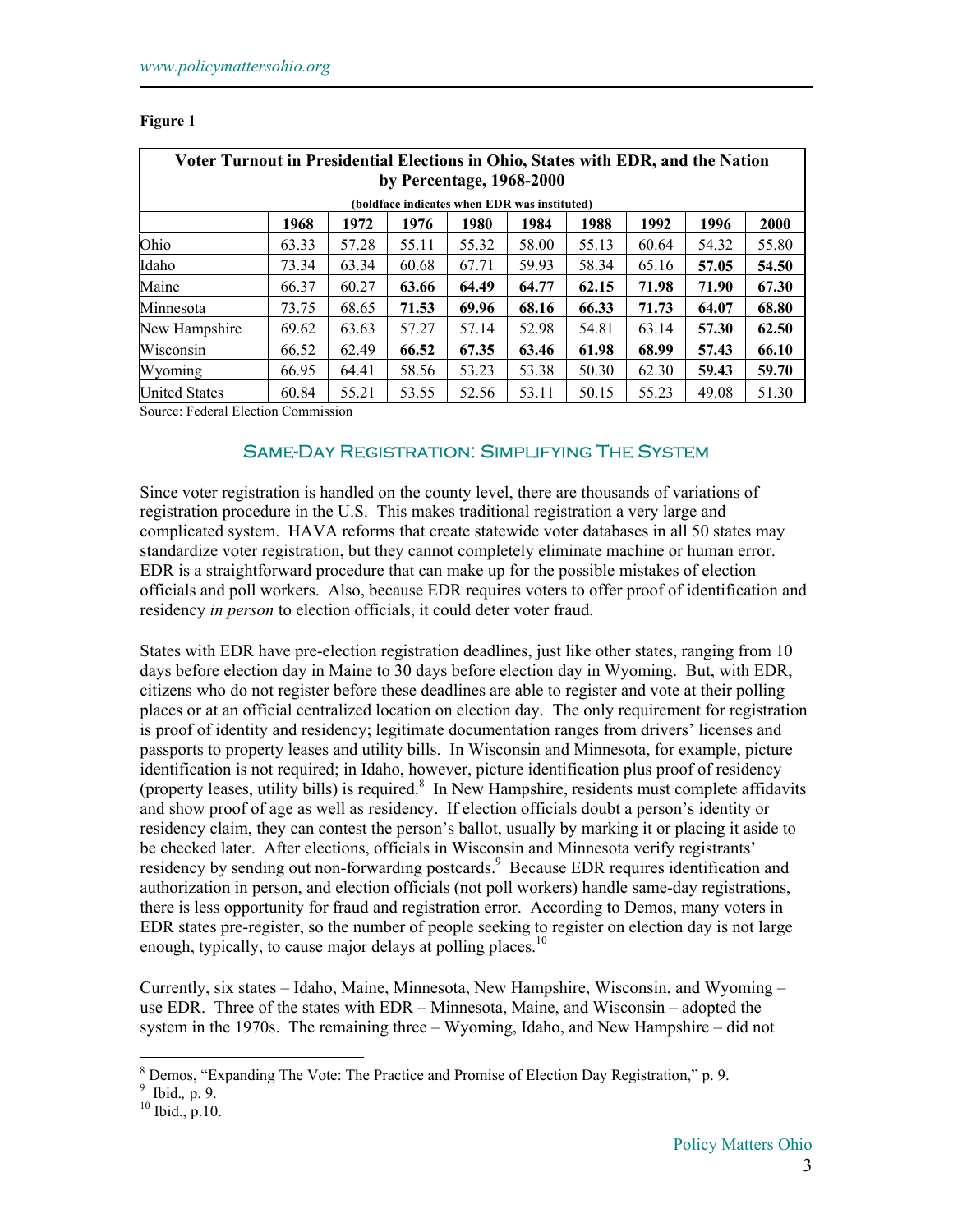adopt EDR until 1993-1994, when given the option to implement same-day registration or adopt the National Voter Registration Act (NVRA) of 1993.11 Figure 1 shows that, after implementing EDR, these states consistently experienced voter turnouts well above the national average. It is important, however, to note that these states experienced the same drop in voter turnout that all states saw between 1992 and 1996. Because the drop in national voter turnout between the 1992 and 1996 presidential elections was the largest decline between elections in recent history (6.15 percent), it had a major effect on turnout in individual states by shrinking the voting pool. But even with their respective drops in voter turnout (from 11.56 percent in Wisconsin to 0.08 percent in Maine), all six EDR states were able to remain well above the 49.08 percent national average. In fact, two EDR states – Maine and Minnesota –had the #1 and #2 voter turnouts in the U.S. in both the 2000 and 1996 presidential elections. In the 2000 election, four of the states (including Maine and Minnesota) with the top ten voter turnouts were EDR states; in 1996, five EDR states were among the top ten. All six EDR states exceeded Ohio in voter turnout in 1996, and all but Idaho exceeded Ohio in turnout again in 2000.

According to Demos, none of the EDR states experience high rates of voter fraud as a result of using EDR.<sup>12</sup> Because same-day registrations are processed directly through the election system, there is less chance of duplication, as can occur with NVRA registrations. There is also less chance of signature forgery (as with mail-in registration) with  $EDR<sup>13</sup>$  In addition, EDR states make a concerted effort to inform voters of the penalties they face for fraud; most post "voting penalty posters" at registration sites and polling places, and Minnesota and Wisconsin send out warning postcards to voters that register at the wrong polling place or under a questionable identity or residency claim, warning them of the penalties they face if they repeat such mistakes.<sup>14</sup> Also, Minnesota requires county attorneys to give immediate attention to allegations of voter fraud. $15$ 

#### How EDR Can Help Ohio

In the 2000 presidential election, just over half of voting-age Ohioans voted. Ohio had a higher percentage of voter turnout (55.8 percent) than the national average (51.3 percent), but still fell roughly four- to 13- percentage points below voter turnouts in five of the six states with EDR (Ohio had a higher turnout than Idaho). These figures indicate that, though Ohio voters go to the polls at a relatively high rate, Ohio can still benefit from the increase in voter turnout likely to be generated by EDR. In 2000, four of the six states with voter turnouts at least 10 percent higher than the national average were EDR states.<sup>16</sup> In 1996, when the national turnout was only  $\overline{49}$ percent and Ohio's turnout was 54 percent, every EDR state had a turnout over 57 percent.<sup>17</sup> Based on an analysis of the states that used EDR between 1972 and 1996, political scientists Craig Leonard Brians and Bernard Grofman estimate that implementing same-day registration in all 50 states would produce a seven-percentage point increase in voters in the average state.<sup>18</sup> Political scientist Mark J. Fenster estimates that implementing EDR nationwide could increase

 $11$  Ibid., p. 9.

 $12$  Demos, "Securing The Vote: An Analysis of Election Fraud," p. 26.  $13$  Ibid., p. 28.

<sup>14</sup> Ibid., p. 28.

<sup>15</sup> Ibid., p. 28.

<sup>&</sup>lt;sup>16</sup> Demos, "Expanding The Vote: The Practice and Promise of Election Day Registration," p. 10.

<sup>&</sup>lt;sup>17</sup> FEC, "Voter Registration and Turnout 1996."

<sup>&</sup>lt;sup>18</sup> Craig Leonard Brians and Bernard Grofman, "Election Day Registration's Effect on U.S. Voter Turnout," *Social Science Quarterly,* Vol. 82, No. 1, March 2001, pp. 171-183.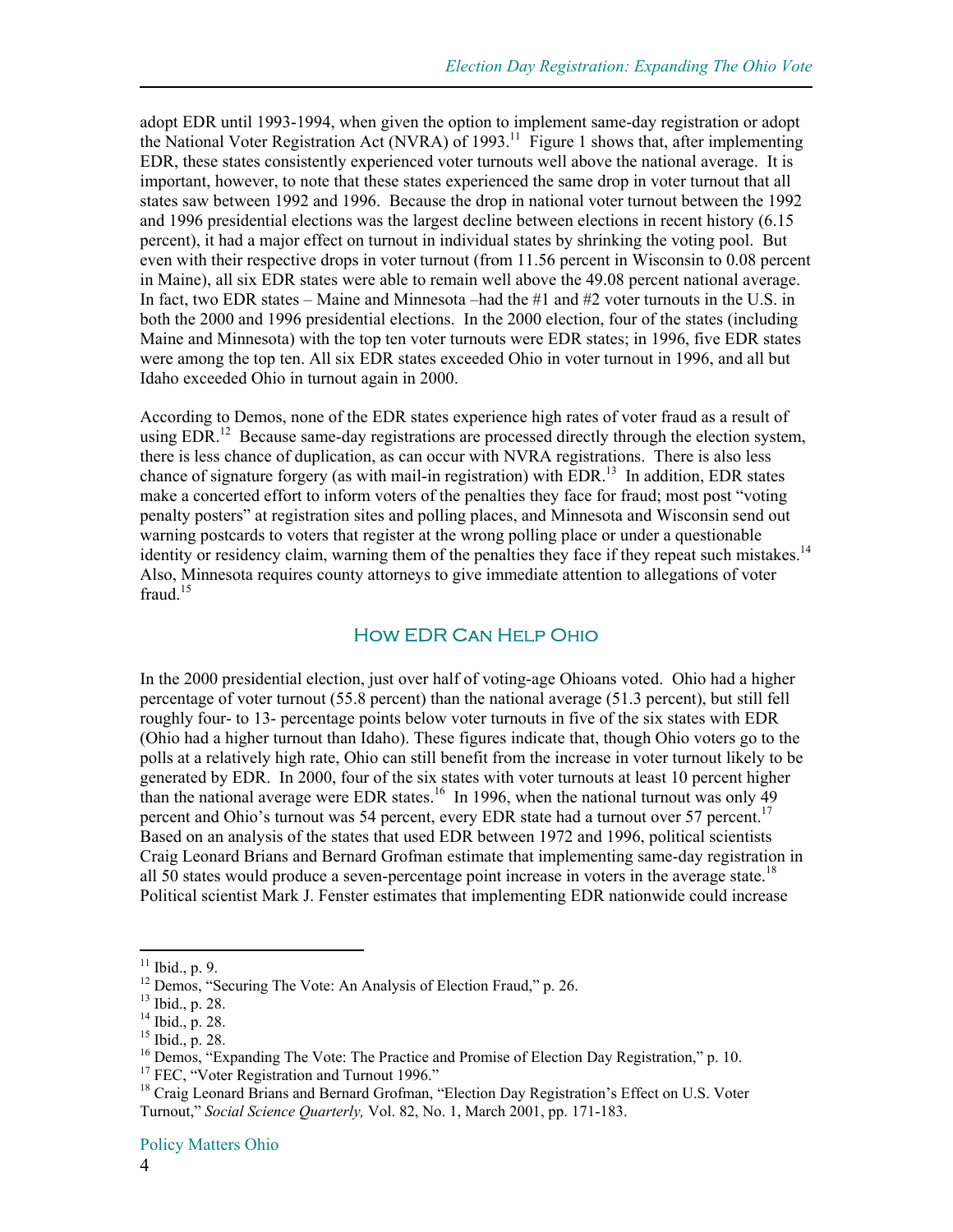voter participation in U.S. presidential elections by 8.54 million people.<sup>19</sup> Though the EDR states experienced decreased turnout in 1996, it should be noted that all states experienced a decrease in voter turnout in 1996, from less than one-percentage point in Maine to 12-percentage points in North Dakota (the only state in the U.S. without voter registration).<sup>20</sup>

#### **Figure 2**

 $\overline{a}$ 

| Voter Registration and Turnout, 1996 and 2000 |                                      |                                                        |                                               |                |                                  |  |  |  |
|-----------------------------------------------|--------------------------------------|--------------------------------------------------------|-----------------------------------------------|----------------|----------------------------------|--|--|--|
|                                               | 1996 Voting<br>(VAP)*                | <b>Age Population 1996 Registered</b><br><b>Voters</b> | Percent<br><b>Registered of</b><br>VAP        | <b>Turnout</b> | <b>Percent Turnout</b><br>of VAP |  |  |  |
| Ohio                                          | 8,347,000                            | 6,879,687                                              | 82.4%                                         | 4,534,434      | 54.3%                            |  |  |  |
| <b>United States</b>                          | 196,511,000                          | 147,211,960                                            | 74.4%                                         | 96,456,345     | 49.1%                            |  |  |  |
|                                               | 2000 Voting<br><b>Age Population</b> | 2000 Registered<br>Voters                              | Percent<br><b>Registered of</b><br><b>VAP</b> | <b>Turnout</b> | <b>Percent Turnout</b><br>of VAP |  |  |  |
| Ohio                                          | 8,433,000                            | 7,537,822                                              | 89.4%                                         | 4,701,998      | 55.8%                            |  |  |  |
| <b>United States</b>                          | 205,815,000                          | 156,421,311                                            | 76%                                           | 105,586,274    | 51.3%                            |  |  |  |

\* Includes all persons over age 18, including those not permitted to vote in U.S. elections. Source: Federal Election Commission, U.S. Census Bureau

With just six states enacting EDR since the 1970s, it is clear that the system has not enjoyed widespread popularity. Congressional bills that would have implemented election day registration nationwide were introduced to the U.S. House of Representatives in 1989, 1991, 1993, and 1995, and none passed. Opponents of EDR argue that the system would cause increased voter fraud, open up voting to ineligible voters, and cost states millions of dollars in new equipment and training. In both California and Colorado, EDR ballot initiatives were defeated during the 2002 election.<sup>21</sup> In both states, concerns about costs, technological capability, and fraud swayed voters.

California and Colorado are not the only states that have shot down EDR. In May of 1977, Senate Bill 125 was passed in Ohio, establishing same-day and permanent registration. Those opposing the bill feared that EDR would lead to increased voter fraud despite identification requirements outlined in the bill, according to Ohio League of Women Voters Elections Specialist Peg Rosenfield, who lobbied for SB 125.<sup>22</sup> Because the bill contained an appropriation, and could not be overturned by referendum, a group of opposing legislators backed by Secretary of State Ted Brown started an initiative petition for an amendment that requires voters to register at least 30 days in advance of an election in Ohio. The amendment was approved by a margin of 61.6 percent to 38.4 percent, and added to the state constitution in November 1977. Ironically, an estimated 380,000 voters used same-day registration in the election that would overturn SB 125.<sup>23</sup>

<sup>&</sup>lt;sup>19</sup> Mark J. Fenster, "The Impact of Allowing Day of Registration Voting on Turnout in U.S. Elections from 1960 to 1992." *American Politics Quarterly,* Vol. 22, No. 1, 1994, p. 84.<br><sup>20</sup> FEC, "National Turnout and Voter Registration - 1960 to 1992." See Figure 4.<br><sup>21</sup> Demos, "Securing The Vote: An Analysis of Election Fraud," p

<sup>&</sup>lt;sup>22</sup> Interview with Peg Rosenfeld, Elections Specialist, Ohio League of Women Voters, June 3, 2003.<br><sup>23</sup> Gongwer News Service, "Special Year-End Report – The Year In Review – 1977," 112<sup>th</sup> Ohio General

Assembly, Vol. 54, Report No. 250, December 30, 1977.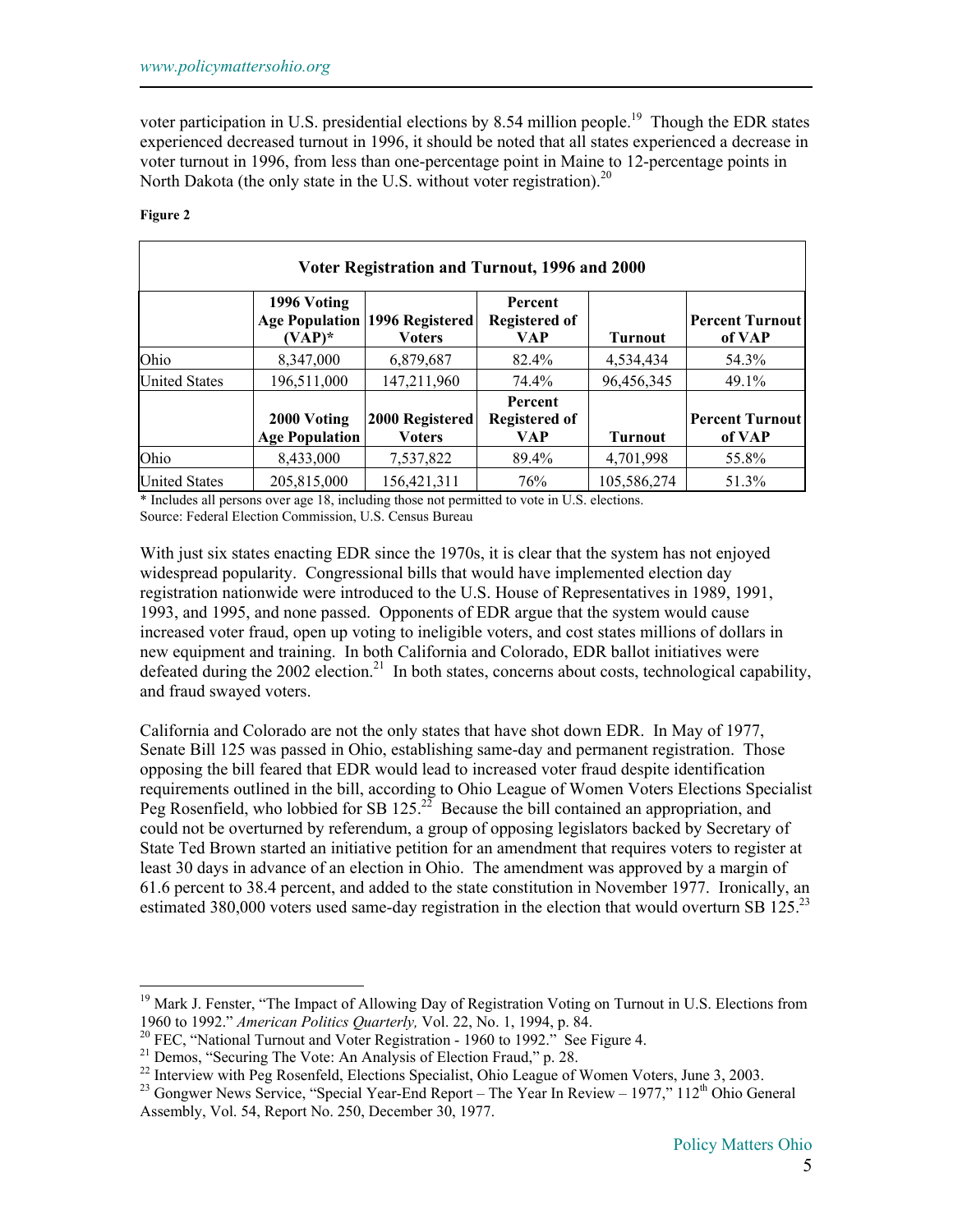Article V of the Ohio Constitution mandates that voters pre-register at least 30 days before elections: "Every citizen…of the age of eighteen years, who has been a resident of the state, county, township, or ward, such time as may be provided by law, and has been registered to vote for thirty days, has the qualifications of an elector, and is entitled to vote in all elections."<sup>24</sup> Studies show that states with voter registration deadlines closer to election day have a higher voter turnout. After witnessing the effect that faulty registration procedures and inaccurate voter rolls can have on election results in 2000, many Ohioans may be more open to voter registration reform than in 1977. Though critics of election reform typically charge that changes to the voting system increase the chance of voter fraud, there have been no major studies on election fraud in the U.S. that prove this assertion.<sup>25</sup> Analysis of several election fraud cases in the U.S. receiving attention in recent years shows that some of the most notable allegations of fraud were baseless.<sup>26</sup> Demos argues that antiquated voting machines, errors, mismanaged voter rolls, and intimidation and harassment pose bigger problems to the U.S. election process than either individual or organized voter fraud.<sup>27</sup>

EDR helps to ensure that every person who arrives at the polls has the opportunity to vote. People of color, the young, the mobile, and low-income Americans are less likely to vote than others.28 Though analysis shows that middle income Americans are most likely to benefit from EDR, enacting the system nationwide provides an easier option for millions of inactive voters to register to vote that could reverse the long-term decline in registration in the U.S.<sup>29</sup>

#### Do Away With Early Deadlines?

Steven J. Rosenstone and Raymond E. Wolfinger, who studied voter registration as early as the 1970's, identify closing dates (the deadline or last day to register before an election) as the legal restriction that has the single largest impact on voter turnout.<sup>30</sup> In 38 states, including Ohio and several EDR states, closing dates for voter registration occur significantly before election day, ranging from 21 days in advance in Alabama to 30 days in advance in Michigan and Pennsylvania. Voters in EDR states can "work around" these early deadlines, if necessary; voters in states that do not have same-day registration cannot. Because of this, the average voter turnout under EDR is predicted at 59 percent, while the average with a typical 30-day closing date is only 53 percent, a six-percentage point difference. $31$ 

In both 2000 and 1996, eight of the 10 states with voter turnouts over 60 percent had registration deadlines that were less than 30 days before election day (these states include EDR states and North Dakota). Only five of the states with voter turnout over 50 percent in 2000 and in 1996 had registration deadlines of 30 days before election day; Ohio was one of them, along with Alaska, Montana, Michigan, and Wyoming, an EDR state. Though turnout increases as closing dates shorten, it is significant that voter turnout becomes higher with the adoption of EDR than with

<sup>&</sup>lt;sup>24</sup> The Constitution of the State of Ohio, Article V, Elective Franchise, Section I.<br><sup>25</sup> Demos, "Securing The Vote: An Analysis of Election Fraud," p. 14.<br><sup>26</sup> Ibid., p. 17.

 $27$  Ibid., p. 15.

 $^{28}$  Demos, "Expanding The Vote: The Practice and Promise of Election Day Registration," p. 5.

<sup>&</sup>lt;sup>29</sup> Brians and Grofman, pp. 171-183.

<sup>&</sup>lt;sup>30</sup> Steven J. Rosenstone and Raymond E. Wolfinger, "The Effect of Registration Laws on Voter Turnout," *American Political Science Review, Vol. 72, 1978, pp. 22-45.* <sup>31</sup> Brians and Grofman, pp. 171-183.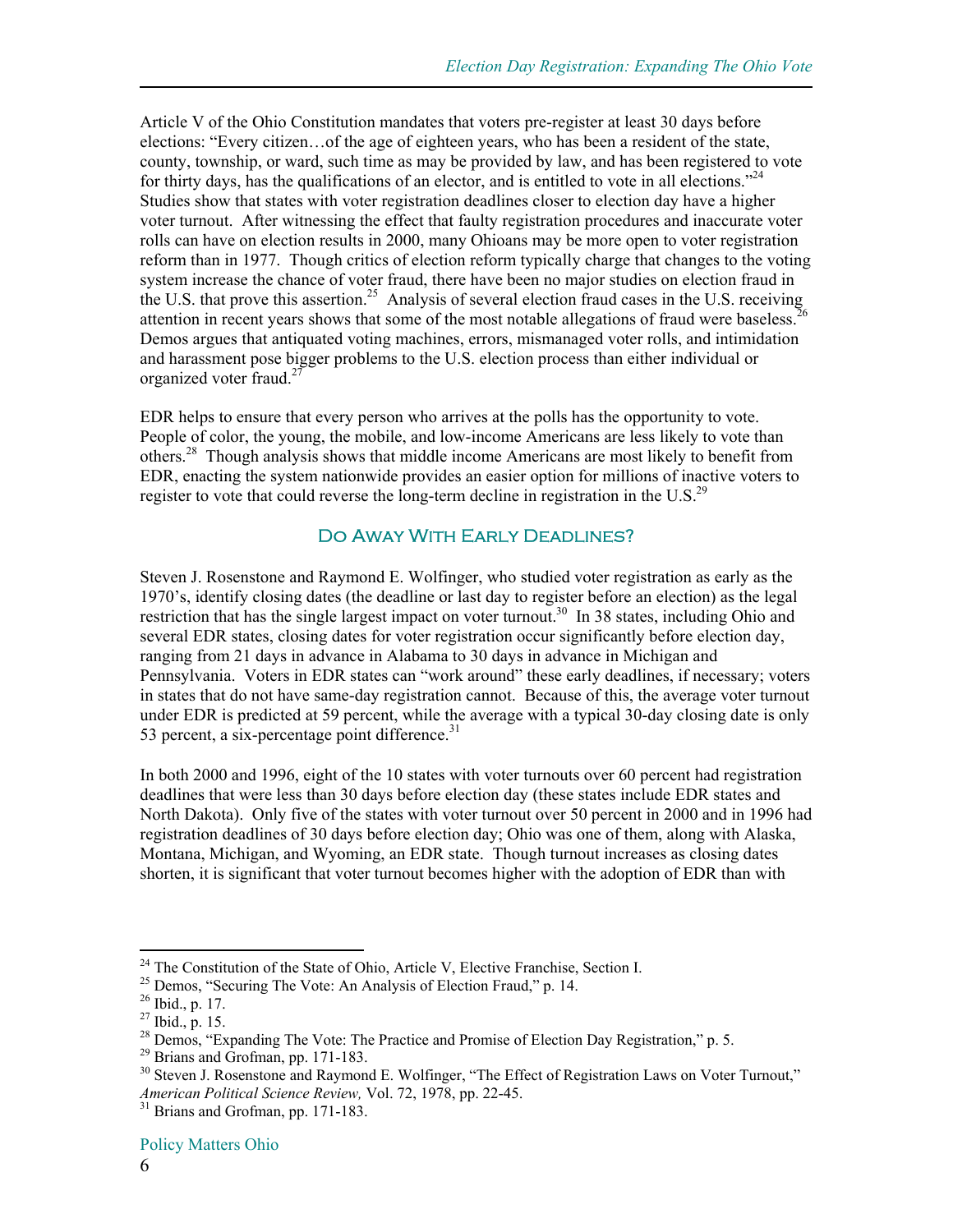very short closing dates.<sup>32</sup> This means that same-day registration is an even more effective way of increasing voter turnout than shortening closing dates.

Though early closing dates are intended to give officials adequate time to prepare rolls for election day, they can actually function to disfranchise voters who do not know when deadlines fall, who fail to take advantage of mail-in registration, or who take a late interest in elections. People who become engaged in issues during the final weeks of an election campaign but have not previously registered to vote are effectively shut out of voting by early closing dates. During the 2000 presidential campaign, 59 percent of people surveyed reported giving "quite a lot" of thought to the election between September 11 and 17. This figure jumped to 62 percent between October 2 and October 8, the period in which most registration deadlines occurred. Notably, between October 16 and October 22, 70 percent of those surveyed reported giving "quite a lot" of thought to the election, and, between October 30 and November 5, the figure hit 75 percent.<sup>33</sup> By this time, Ohio's official deadline, along with the deadlines of every other state, had already passed. Many of the prospective voters surveyed were likely to have lost their opportunity to vote if they had failed to register by these deadlines, unless they lived in states with EDR. In states that have EDR, those taking a late interest in an election can register to vote on election day if they have missed the registration deadline.

Figure 3

#### NORTH DAKOTA: **THE ONLY STATE WITHOUT VOTER REGISTRATION**

North Dakota was one of the first states to implement a voter registration system in the nineteenth century, but it abolished this system in 1951. Since then, the state's voting system has worked with few problems. Some precincts in North Dakota keep voter lists from prior elections. In these precincts, officials check a prospective voter's information against that list. In precincts without pre-existing lists, voters must present proof of residency, and/or be willing to swear an affidavit to residency in the precinct. Election officials can challenge a person's right to vote if they suspect that the individual is not eligible. North Dakota officials report that there has not been widespread voter fraud; no one has been prosecuted in North Dakota for voter fraud since the registration system was abolished in 1951. Voter turnout has been consistently high in presidential elections, only falling below 60 percent of the electorate once in the past 20 years.

Source: Demos

Though EDR does shift the burden of twostage registration onto local election officials, it not only helps voters who miss closing dates, but it eliminates worry over problems that occur with NVRA registrations, mail-in registrations, and provisional ballots. In the 2000 presidential election, many voters were missing from voter rolls because their NVRA registrations were not reported in a timely manner. Many mail-in registrations were invalidated because would-be voters used inauthentic registration forms found on the Internet. And provisional ballots were not made available to many voters whose names were erroneously purged from voter lists. Because these "fail-proof" methods do indeed fail to help some voters, additional reforms like EDR should be considered as a means of securing votes.

#### Problems At The Polls

Just as detrimental to voter turnout as low registration rates is the problem of registered voters finding themselves unable to vote at polling places. Caltech/MIT researchers report that 4 to 6 million votes were lost in the 2000 presidential election. As many as 3

 $32$  Ibid.

<sup>&</sup>lt;sup>33</sup> The Gallup Poll, "The Nine Weeks of Election 2000."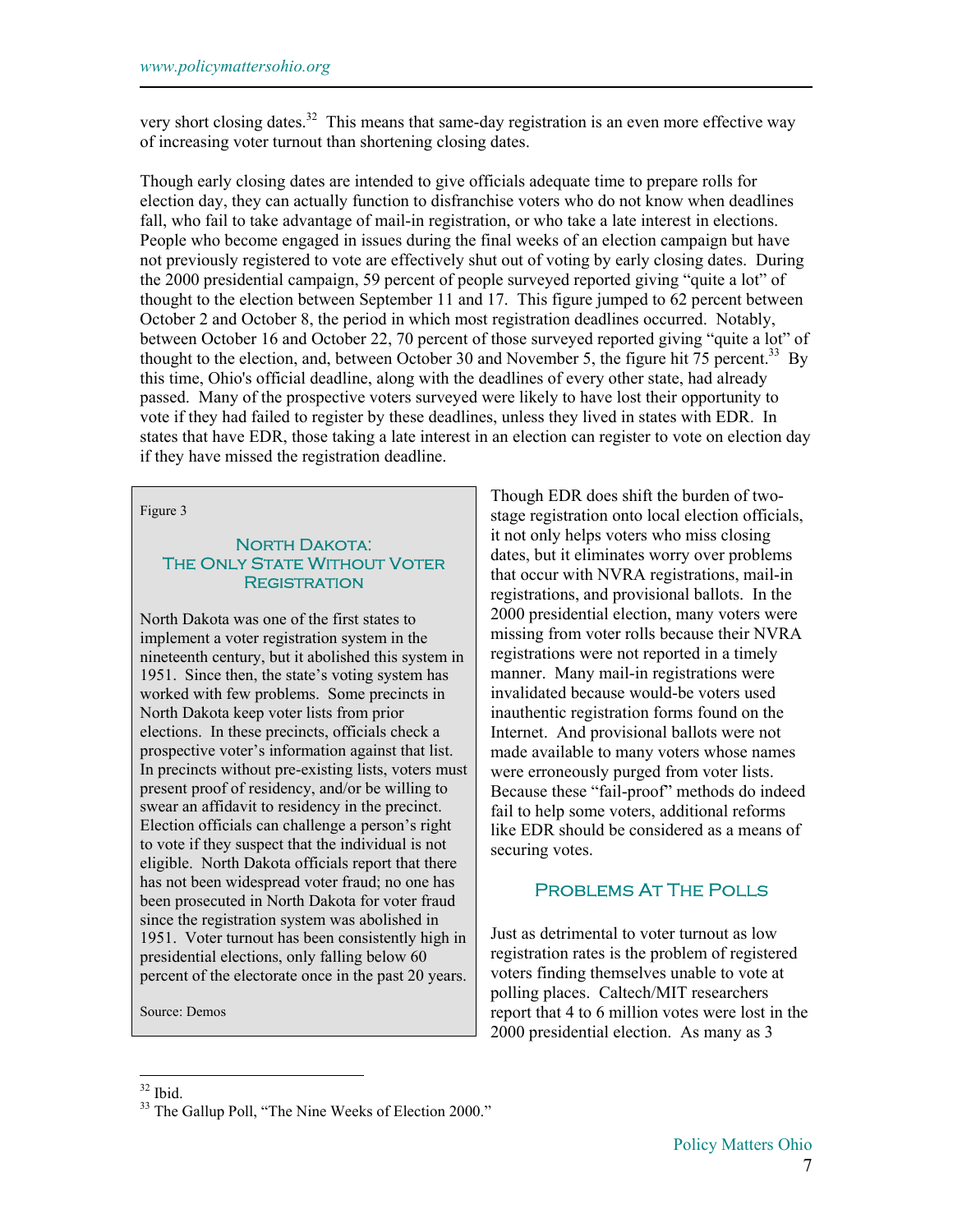million of these votes were lost or not cast because of problems with registration processes and voter lists<sup>34</sup>

According to an August 2001 House report, voters in at least 25 states went to the polls in the 2000 presidential election and found their names were illegally removed from voter lists or were not added to lists in a timely fashion.<sup>35</sup> Most of the problems were caused by failure to add the names of people who registered for the first time at state agencies under the NVRA to voter lists. In fact, the Federal Election Commission (FEC) has noted that the 2000 presidential election produced a record number of complaints about registrations that were not added to voter lists in time for registrants to vote.<sup>36</sup> Also, the FEC reports that, nationally, election officials deleted 13,014,912 names and declared 18,274,197 registrants "inactive" under list verification procedures outlined by the NVRA.37 Unfortunately, many states failed to notify these individuals of their removal from voter rolls before registration closed, so that they could re-register in time for election day.

Several states reported other list maintenance problems to the FEC following the 2000 election, including increased duplicate registrations; inaccurate postal service change of address information; lack of responses to confirmation mailings; and faulty felony conviction notifications or death notices that resulted in the mistaken removal of individuals from the voter registry. Many of these complaints could have been prevented if voters had been able to simply re-register to vote on election day. Under EDR, voters who mistakenly think that they are registered to vote can register, voters whose NVRA registrations were not added to voter lists in a timely fashion, and voters whose names have been erroneously purged from lists can re-register.

Although they experienced greater voter turnout than most other states, EDR states were not able to avoid the widely reported problems at polling places during the 2000 presidential election. The EDR system, however, gave voters in these states a way around problems with voter rolls.

In Maine, at least 1,000 residents whose names should not have been purged were removed from election rolls and the applications of some voters who had registered through the DMV were not forwarded to the state's Elections Division.<sup>38</sup> Yet, because the state has EDR, these voters had the option of re-registering. Election officials and EDR advocates report that major disorder occurred at the Wisconsin polls, including distribution of multiple ballots, voters taking ballots out of polling places, poll workers failing to request identification, and voters presenting poll workers with multiple addresses. These problems were a product of understaffing at the state's polls; they were not caused by the EDR system, which created no complications in Wisconsin's 1998 and 1996 elections.39 Idaho reported 15,038 unrecorded ballots, or 2.8 percent of ballots cast, but these lost votes can be attributed to the state's use of punch-card voting machines, which increase the likelihood of over-voting (choosing more than one candidate) and under-voting (failing to clearly indicate a candidate), and its lack of procedures for resolving disputes over unclear ballots. $40$ 

 $34$  Ibid.

 $35$  U.S. House of Representatives, Judiciary Committee, p. 15.  $36$  Ibid.

<sup>&</sup>lt;sup>37</sup> FEC, "The Impact of the National Voter Registration Act on Federal Elections 1999-2000."<br><sup>38</sup> U.S. House of Representatives, Judiciary Committee, p. 16.

 $39$  Demos, "Expanding The Vote: The Practice and Promise of Election Day Registration," p. 10.

 $40$  U.S. House of Representatives, Judiciary Committee, p. 47.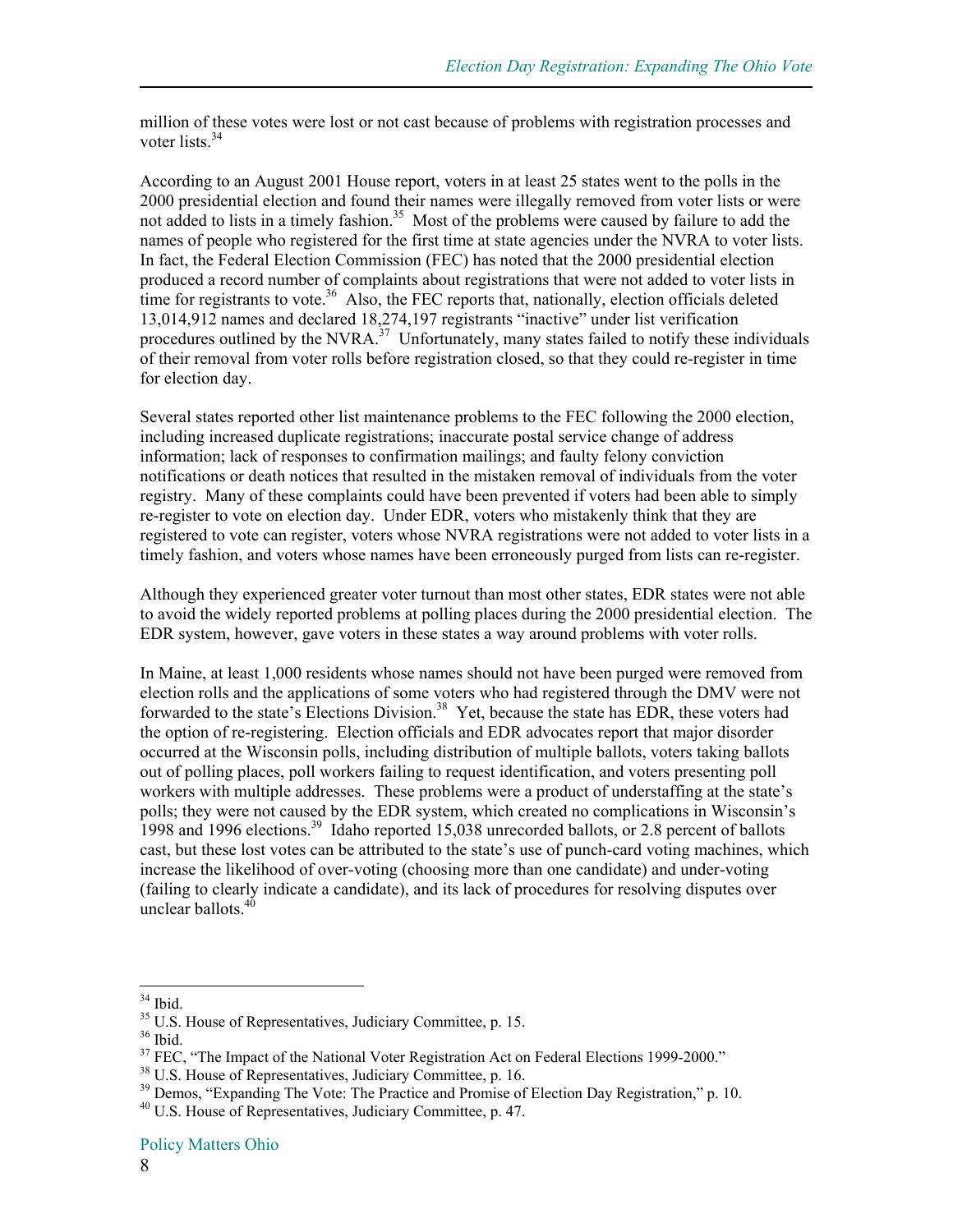#### The National Voter Registration Act: How It Has and Has Not Helped

Voter turnout in the U.S. has not risen above 60 percent since 1968, according to the FEC. In 1993, President Bill Clinton signed the National Voter Registration Act (NVRA) of 1993, or the "motor voter" act, to promote voter participation. The NVRA increases the number of locations where voter registration can take place and mandates states to allow mail-in voter registration. In particular, the NVRA makes the Department of Motor Vehicles (DMV), public assistance offices, and other state agencies into registration sites, so that people applying for drivers' licenses or government aid can conveniently register to vote at the same time.

The FEC reports that voter registration in states covered by the NVRA (Idaho, Minnesota, New Hampshire, North Dakota, Wisconsin, and Wyoming are exempt) rose from 73.45 percent, or 136,791,845 citizens, in 1996, to 73.80 percent, or 144,406,765 citizens, in 2000. This is a noticeable, but very small, increase. According to the FEC, 45,654,673 registration applications/ transactions were processed nationwide in 1999-2000. Nearly half (49.24 percent, or 22,478,632) of these applications were received through motor vehicle offices. Thirty one percent, or  $14,150,732$  applications, were mail-in registrations.<sup>41</sup> That means a little over 80 percent of voter registrations in 1999-2000 were generated by the NVRA.

| Sources of Voter Registration Applications in Ohio, 1999-2000 |                           |                                         |                         |                          |  |  |  |
|---------------------------------------------------------------|---------------------------|-----------------------------------------|-------------------------|--------------------------|--|--|--|
| <b>Registration Source</b>                                    | Number of<br>applications | <b>Percent of total</b><br>applications | Number of<br>duplicates | Percent of<br>duplicates |  |  |  |
| Motor Vehicles Offices                                        | 501,866                   | 27.9%                                   | 49,402                  | 9.8%                     |  |  |  |
| By Mail                                                       | 398,777                   | 22.1%                                   | 40,692                  | $10.2\%$                 |  |  |  |
| Public Assistance Offices                                     | 28,712                    | $1.6\%$                                 | 2,947                   | $10.3\%$                 |  |  |  |
| <b>Disability Services</b>                                    | 1,793                     | $0.1\%$                                 | 195                     | $10.9\%$                 |  |  |  |
| <b>Armed Forces Offices</b>                                   | 1,423                     | $0.1\%$                                 | 68                      | 4.8%                     |  |  |  |
| <b>State Designated Sites</b>                                 | 198,155                   | 11.0%                                   | 153,111                 | $7.7\%$                  |  |  |  |
| All Other Sources                                             | 671,393                   | 37.3%                                   | 50,895                  | 7.6%                     |  |  |  |
| TOTAL                                                         | 1,802,119                 |                                         | 159,510                 | 8.9%                     |  |  |  |
| New Registrations = $903,417$                                 |                           |                                         |                         |                          |  |  |  |

#### **Figure 4**

 $\overline{a}$ 

Source: Federal Election Commission

In Ohio, the NVRA pulled in approximately 1,130,726 voter registrations in 1999-2000, primarily through motor vehicle offices  $(27.9$  percent of registrations) and by mail  $(22.1$  percent of registrations).<sup>42</sup> NVRA registrations made up over half (57.7 percent) of registrations for 1999-2000, and registration was up seven percent – to 89.4 percent – from 82.4 percent in 1996. Registration also shot up between 1992 (80.3 percent) and 1996, an increase that could be attributed to the enactment of the NVRA in  $1994<sup>43</sup>$ 

Despite an overall increase in national voter registration rates from 1996, there are notable differences in who registered to vote in the U.S. between 1998-2000 based on age, education, length of residency, and race. Americans from 18 to 24 years old have the lowest rates of registration, 43.6 percent in 1998, while seniors have the highest rates – more than three-quarters

<sup>&</sup>lt;sup>41</sup> FEC, "Impact of the National Voter Registration Act on Federal Elections 1999."  $42$  FEC, "Sources of Voter Registration Applications 1999-2000."

<sup>&</sup>lt;sup>43</sup> FEC, "Ohio Voter and Registration Turnout in Presidential Elections – 1960 to 1992."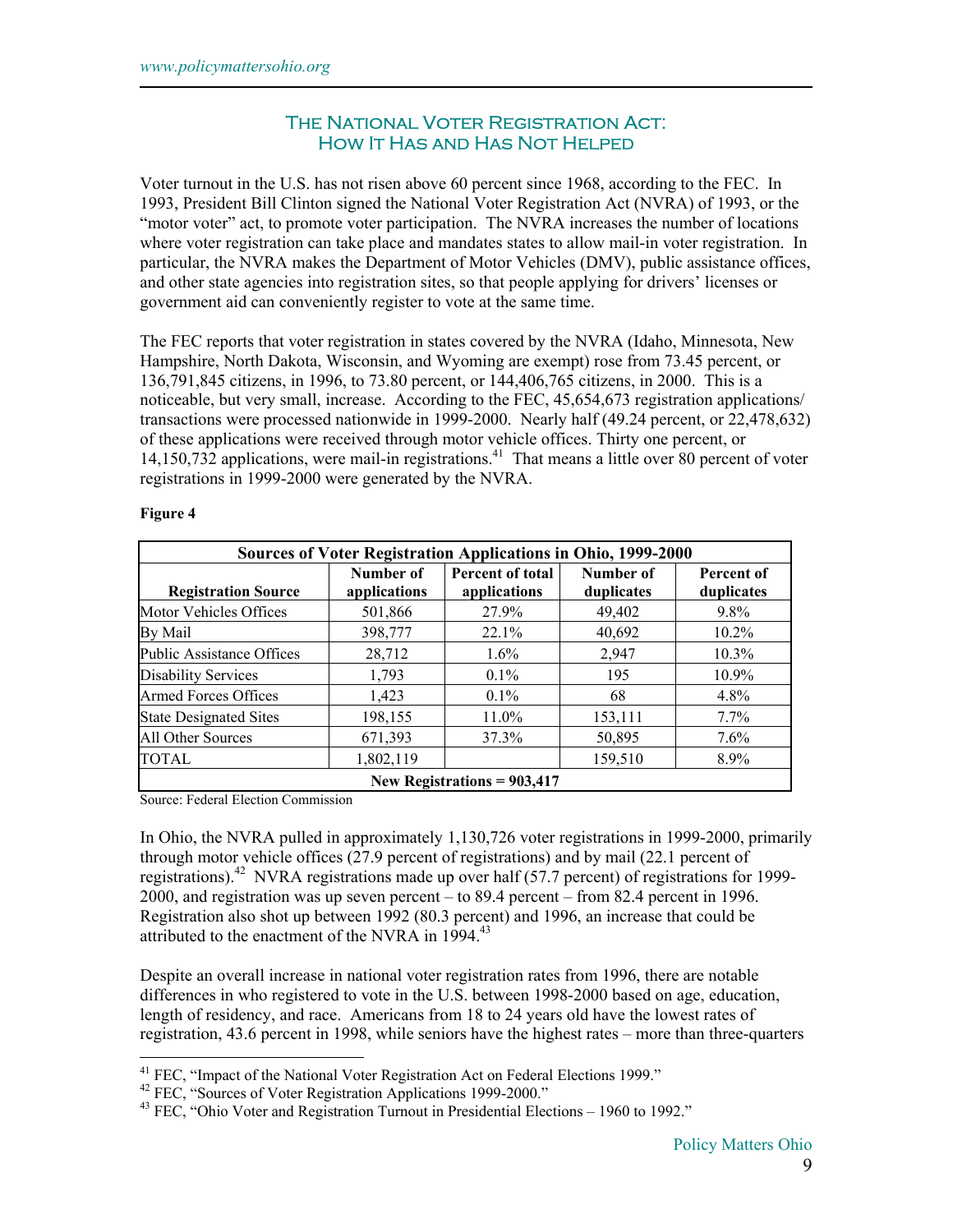of those over age 65 were registered in 1998. More people with bachelor's degrees (73.8 percent) were registered to vote in 1998 than people without a high school diploma (43.4 percent). Advanced degree holders were registered at the highest levels – 77.7 percent in 1998. Not surprisingly, lower-wage earners were less likely to be registered than high-wage earners. Less than half of workers with incomes under \$50,000 were registered to vote in 1998, compared with 77.3 percent of people with incomes of \$75,000 or more<sup>44</sup>.

According to Demos, length of residency is a major factor governing voter registration. Of those who had lived someplace for less than six months, only 43.2 percent were registered to vote in 1998, while 76 percent of those who had lived in the same residence for 5 years or longer were registered. This is significant, as the United States has a high level of geographic mobility. According to the U.S. Census Bureau, 43.4 million Americans, or 16 percent of the population, moved between March 1999 and March 2000. Over half of these moves were made within the same county; 20 percent were made within the same state. Only 20 percent of these moves were made to a different state. If county-to-county and out-of-state moves are combined, it turns out that roughly 1.7 million of America's mobile citizens had to re-register to vote in 1999-2000. These movers were disproportionately young, nonwhite, and poor – three groups that are already less likely to register and vote.<sup>45</sup>

Despite NVRA provisions that aim to make registration accessible to a larger portion of the population, more whites in the U.S. register and vote. According to the U.S. Census Bureau, whites had the highest voter registration rate in  $2000 - 72$  percent – in comparison with blacks (68 percent) and Hispanics (57 percent). Though the rate of whites registered dropped slightly in 2000, from 73 percent in 1996, the rates for blacks and Hispanics, despite NVRA reforms, remained basically the same.<sup>46</sup> The overall increase in voter turnout in 2000 came, then, not from increased voting in any one group, but from an increased rate of registered voters coming out to polls; in 2000, 86 percent of registered voters reported that they voted, up from 82 percent in 1996.47

#### Moving Beyond The NVRA

Registration reforms beyond the provisions of the NVRA are needed for several reasons:

- The NVRA cannot affect registration deadlines; states are free to set these deadlines as early as they want, potentially denying people with a late interest in an election the opportunity to vote.
- Many states do not fully comply with the NVRA's provisions for offering registration opportunities at government agencies other than the DMV, such as public assistance offices, despite state and federal measures.
- Even when flawlessly implemented, the NVRA may not reach people who do not know where to register to vote, who are not aware of mail-in registration or lack access to valid mail-in registration forms, or who are not English proficient or have disabilities.

According to Census Bureau surveys, the NVRA has been more successful in reaching specific groups of Americans than others. Non-urban Americans are more likely to register to vote at the DMV than their city-living counterparts, especially African American and Latino urban residents.

<sup>&</sup>lt;sup>44</sup> Demos, "Expanding The Vote: The Practice and Promise of Election Day Registration," p. 5.

<sup>45</sup> Ibid.

<sup>46</sup> U.S. Census Bureau, "Current Population Survey," November 2000, p. 4.

 $47$  Ibid., p. 3.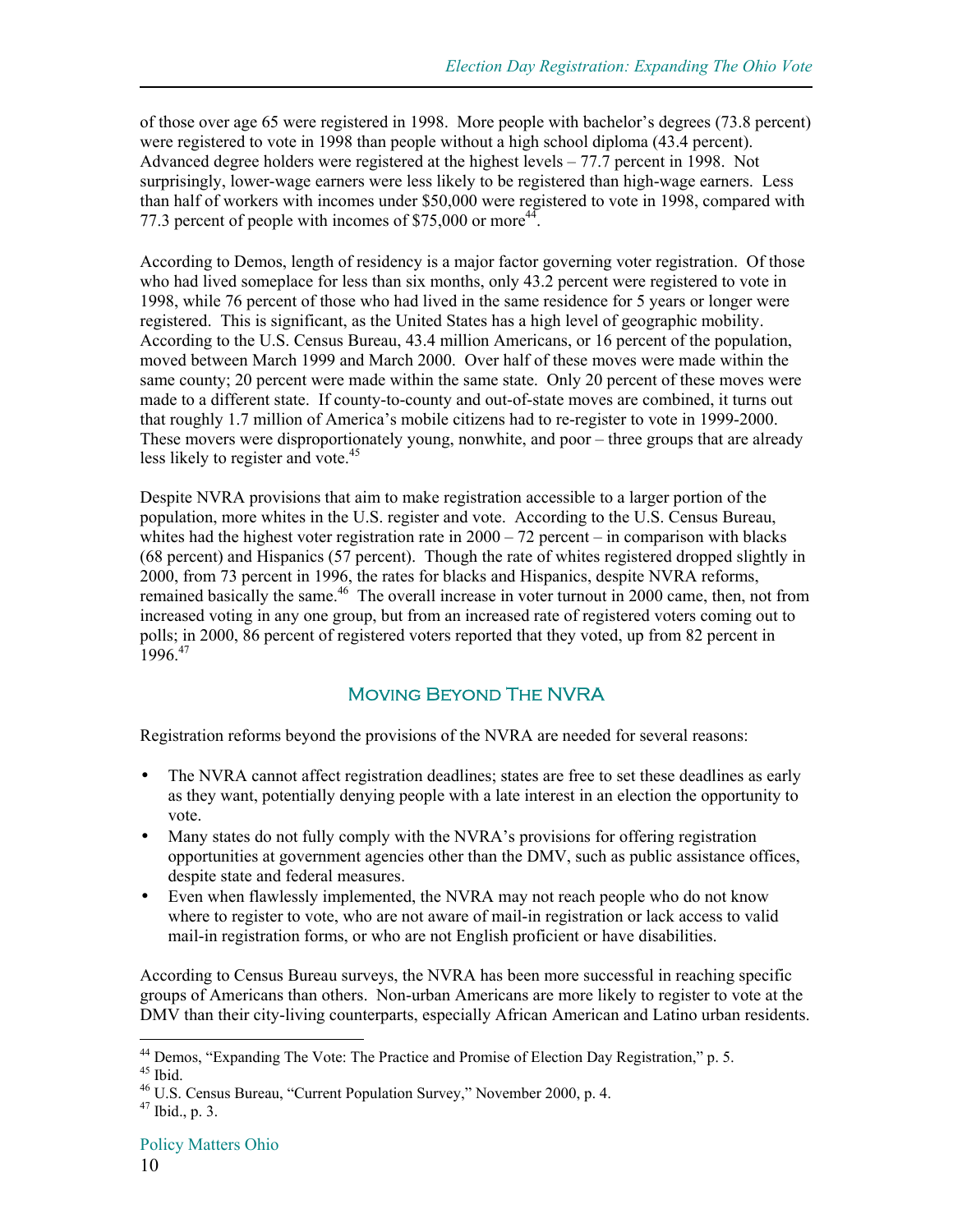African Americans are also less likely to use mail-in registration. Further, the indicated failure of many states to provide registration opportunities in public assistance agencies disproportionately affects people of color, who are already less likely to register. African American and Latino urban residents are more likely to register to vote through special registration efforts that are not provided for by the NVRA, underlining the need for additional electoral reform.<sup>48</sup>

#### Figure 5

#### The Good, The Bad, & The Ugly: Race & Voting Technology in the 2000 Presidential Election

The House Committee on Government Reform found that voters in low-income, high minority voting districts were over three times as likely to have their votes discarded than voters in affluent, low-minority districts. In an analysis of 40 congressional districts in 20 states, better voting technology reduced uncounted votes in lowincome, high-minority districts and narrowed the disparity in uncounted votes between these districts and affluent, low-minority districts. When voters used punch-card machines, 7.7 percent of votes in low-income districts went uncounted, compared with 2 percent in affluent districts. In districts where voters used paper ballots that were optically scanned at polling places (precinct-counted optiscan voting), the gap dropped from 5.7-percentage points to less than one-percentage point (0.6 percent).

Source: "Income and Racial Disparities in the Undercount in the 2000 Presidential Election," U.S. House of Representatives, House Committee on Government Reform, July 9, 2001.

#### **THE HELP AMERICA VOTE ACT OF** 2002

In October 2002, President George W. Bush signed into law the Help America Vote Act of 2002 (HAVA). In the wake of the 2000 presidential election debacle, the act was designed to reform the national voting system by maintaining accurate lists of citizens registered to vote; using equipment that accurately records the voter's choice; handling close elections in a planned and fair way; and establishing universal standards of system efficiency. According to the Ohio secretary of state's office, implementing HAVA is no easy task in a state like Ohio. $49\degree$ The state's demographics reveal a mix of urban, rural, and mid-size communities, each of which enjoy their own community cultures and election traditions. Also, Ohio is a punch-card voting state, and punch-card voting is to be eliminated under HAVA. In fact, 69 of Ohio's 88 counties use punch-card voting.<sup>50</sup> Those 69 counties hold 72.5 percent of all registered voters in Ohio and 74 percent of the state's 11,756 voting precincts. Cuyahoga County, with its 861,113 registered voters, uses punchcard voting machines in its elections.<sup>51</sup>

Punch-card ballots produced the "hanging chads" that made it difficult for election officials in Florida and other states to decipher what presidential candidate voters chose in the 2000 election. In fact, Professor Stephen Ansolabehere, co-director of the Caltech/MIT Voting Technology Project, testified to the Senate that counties using punch cards had the highest residual vote rates  $-$  3 percent of total ballots cast – in the four elections from 1988 to 2000.<sup>52</sup> This places punchcard counties well above the national mean of 2.3 percent residual votes, while counties using optical scanning and hand-counted ballots, at 1.5 percent and 1.8 respectively, had rates well

 $48$  Ibid., p. 8.

<sup>49</sup> J. Kenneth Blackwell, Ohio Secretary of State, "Changing The Election Landscape In The State of Ohio: A State Plan to Implement the Help America Vote Act of 2002," May 13, 2003, p. 7. 50 Ibid., p. 10.

<sup>51</sup> Ibid., p. 13.

 $52$  U.S. House of Representatives, Committee of Commerce, Science and Transportation, Hearings on Election Reform, Prepared Testimony, Stephen Ansolabehere, MIT, May 8, 2001, p. 7.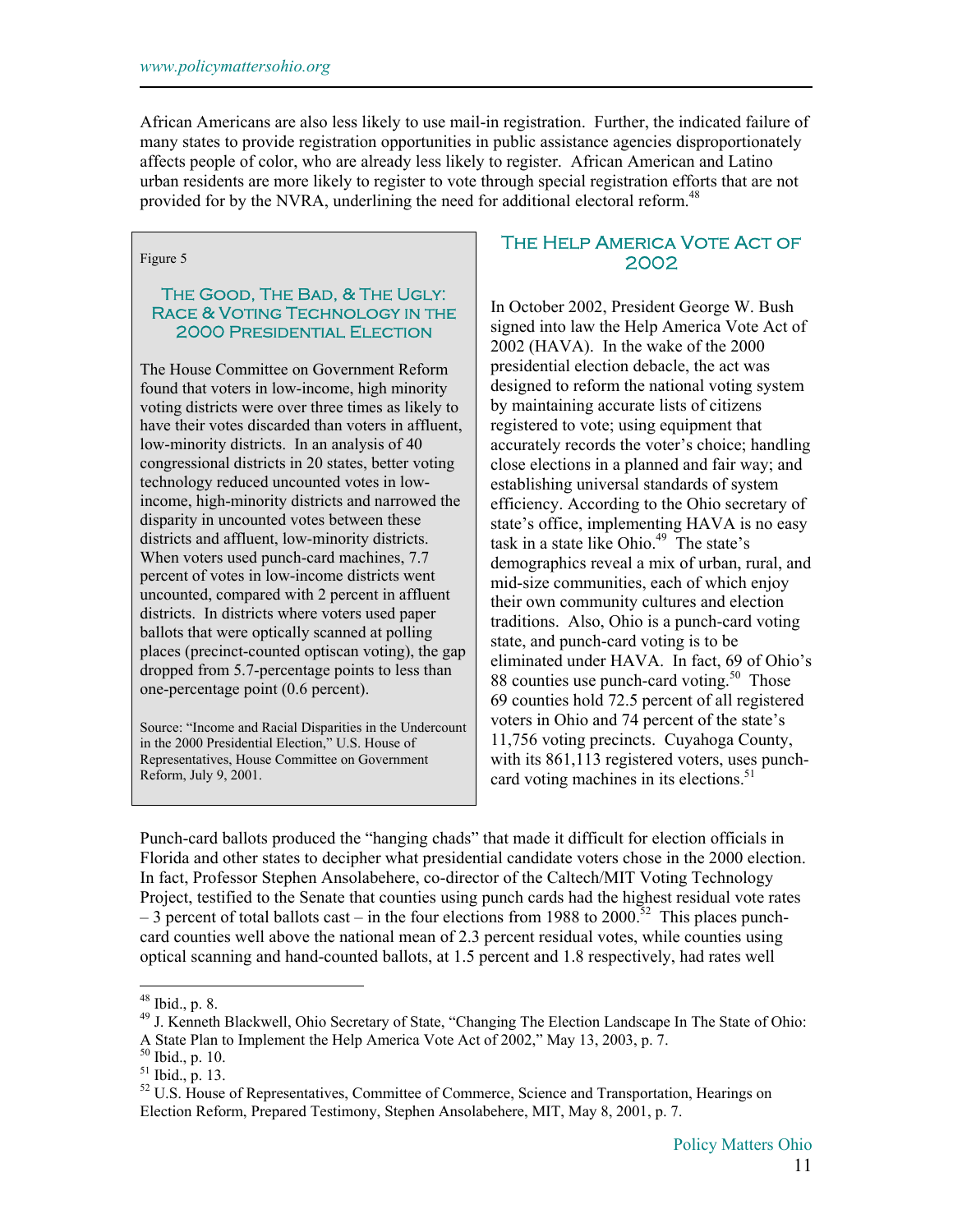below it.<sup>53</sup> Residual votes include unmarked, spoiled, or uncounted ballots. According to Ansolabehere, punch cards lose at least 50 percent more votes than optically scanned ballots.

On October 11, 2001, the ACLU of Ohio filed a class action suit in the U.S. District Court against election officials in Summit, Montgomery, Hamilton, and Sandusky counties that takes punchcard voting to task. The suit alleges that more than 94,000 Ohioans had their ballots rejected in the 2000 presidential election, and that the disparities in rates of discarded ballots between Ohio precincts (10 precincts had discarded ballot rates between 10 percent and 15 percent) differ with the type of voting technology used in the different Ohio counties. Touch-screen voting technology alerts voters to mistakes, such as not recording a vote or voting twice in a particular race, and allows correction of ballots. Punch-card voting does not alert voters to mistakes or allow them to correct mistakes before casting their ballots. Consequently, the percentage of rejected ballots countywide in Franklin County, where touch-screen voting technology was used, was just one-half of one percent (0.5 percent), whereas the percentage of rejected ballots in Summit County, where voters use punch-card ballots, was over three percent (3 percent).

Statewide research conducted by the ACLU found a strong relationship between the voting technology, the racial composition and the percentage of discarded ballots in several Ohio voting precincts; this means that a number of African American voters in Ohio may have been disfranchised in violation of the Fourteenth Amendment to the U.S. Constitution and the Voting Rights Act of 1965 by the use of punch-card voting in various counties. The suit, which is currently in the discovery phase, is going to trial in May 2004. By then, HAVA reforms may be in place to prevent similar problems in the 2004 presidential election. However, because states can seek waivers from the federal government that hold off HAVA reforms until 2005, the ACLU is not pulling back from its case.

In addition to the elimination of punch-card/lever voting, other changes that will occur under HAVA are:

- States will maintain a centralized, interactive, computerized registration database to ensure accurate voter lists.
- New voting machines will be required to meet strict error rate standards.
- Provisional ballots will be made available to **all** individuals whose names do not appear on voter lists.
- At least one voting machine accessible to the disabled will be set up in every voting precinct.
- First-time voters who do not provide drivers' license numbers or the last four digits of their social security numbers when registering will be required to provide an ID at their polling places and will be assigned a special number that identifies them at their County Board of Elections office.
- Voters will also be able to check for and correct mistakes on ballots.
- In Ohio, ballots will be made more accessible to men and women in the military and residents living overseas.

The act also provides grants for research and development and to fund pilot programs that test new voting systems and equipment. Under the improved system, Ohioans will be able to avoid the many problems that voters experienced at the polls in the 2000 election.

<sup>&</sup>lt;sup>53</sup> Caltech/MIT Voting Technology Project, "Voting: What Is, What Could Be," July 2001, p. 21.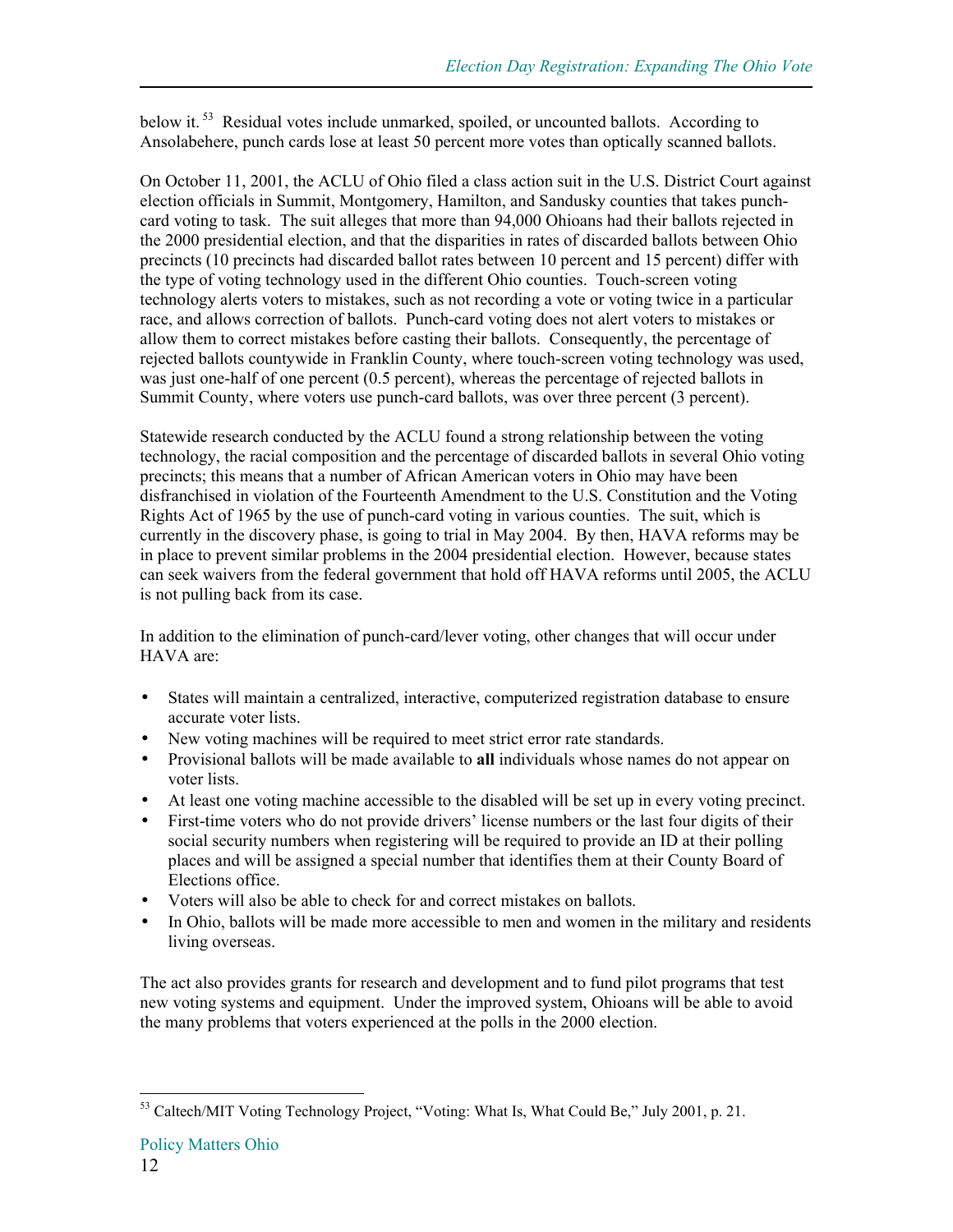On May 13, 2003, Ohio Secretary of State J. Kenneth Blackwell made public the draft of Ohio's Preliminary State Plan for HAVA, which his office is holding for the federal Elections Assistance Commission, which has not yet been formed by President Bush.<sup>54</sup> After hearing expert and citizen testimony and reviewing public statements, Secretary of State Blackwell and his thirteen-member reform committee drafted the plan, which will gain Ohio up to \$161 million to implement HAVA. Citizens had 30 days after the plan was publicly released, from May 13 to June 13, to comment on the plan before final review and approval by the Secretary of State. When the state plan is submitted to the federal commission, Ohio will secure its place in line for federal funds to implement changes that meet the requirements of HAVA.

In the meantime, Secretary Blackwell has established an election reform account exclusively for HAVA funds, and the state has already secured \$5 million in federal funding. According to the state plan, \$136 million of Ohio's HAVA funding will be spent on new voting equipment; up to \$10 million will be spent on the voter registration base and voter education, respectively, for a total of \$20 million; \$5 million will go to poll worker training; \$2 million will go to administrative expenses; and \$250,000 will go to a provisional voter hotline that will be run by the state. $55$ 

#### WILL HAVA HELP VOTER REGISTRATION?

About HAVA, Common Cause Education Fund President Scott Harshberger says, "It's not just enough to put the punch-cards out to pasture and hope we don't repeat the Florida fiasco. We need to take bold steps to ensure that all Americans have the fullest confidence that if they cast a vote, it will indeed count."56 HAVA contains provisions for replacing punch-card voting and maintaining accurate registration lists, but the Act does not address early registration deadlines, mobile voters, or limited knowledge of registration sites and opportunities. This means that, for many states, other electoral reforms may be needed to help increase voter registration and participation. For example, HAVA requires all states to offer provisional ballots to voters who claim to be registered but whose names do not appear on voter lists. Provisional ballots are set aside until after the election, when officials must verify the eligibility of the voter before counting the vote. Provisional ballots are preferable to turning away would-be voters from the polls because their names do not appear on the voter rolls, but they may shake voters' confidence that their votes will actually be counted. They are also prone to be discounted by officials who do not want to spend extra time and effort verifying their validity. A better alternative to using provisional ballots is EDR, which allows voters to register and cast their votes on election day. In this way EDR can supplement already-established efforts to increase voter participation in Ohio and the U.S. It would not only enhance voter registration overall, but could reach segments of the eligible population that typically fail to register and vote.

HAVA provides grant money to states that can be used to supplement allocated government funds for electoral reforms. Secretary of State Blackwell has already declared that "[Ohio] will apply for research and pilot program grants" after establishing a statewide registration database and replacing punch-card and lever voting machines with more reliable voting systems.<sup>57</sup> According to the state plan, "[Ohio's] focus is to…establish a reliable, accurate and fair election system" through HAVA, one that is run by well-trained workers and that is accessible to all residents.

<sup>&</sup>lt;sup>54</sup> Interview with Faith Lyon, Election Reform Project Coordinator for the State of Ohio, July 28, 2003.<br><sup>55</sup> J. Kenneth Blackwell, Ohio Secretary of State, p. 23.<br><sup>56</sup> Hannah News Service, "Common Cause Releases Election General Assembly, November 6, 2001.

<sup>57</sup> J. Kenneth Blackwell, p. 21.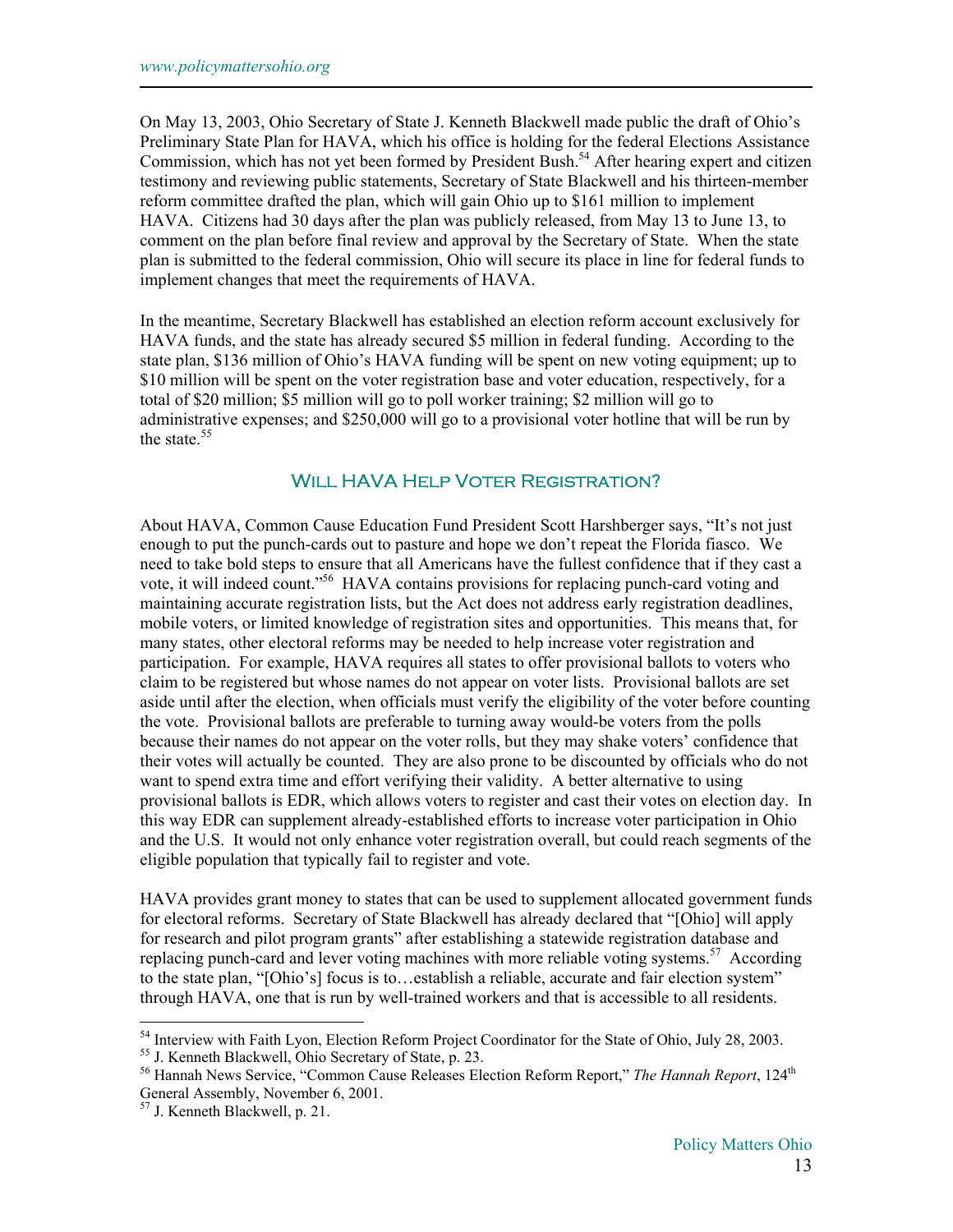One way that Ohio can make its election system more reliable and fair is by using available HAVA funding to implement EDR. The federal funding authorized by HAVA – roughly \$830 million to the states in 2003 – can be used to "carry out other activities [besides those mandated] to improve the administration of elections." Implementing EDR clearly qualifies as such an activity. That means that a portion of the roughly \$27 million going to voter education, poll worker training, and administrative expenses under HAVA in Ohio could be used to implement EDR, furthering the effort to increase voter registration and turnout in the state.

Under HAVA, Ohio could use federal funding to hire and train additional officials to oversee same-day registration, to conduct education campaigns that inform the public of what EDR is and how to use it, or for other similar costs. The state can use its statewide, computerized voter database to help make same-day registration under EDR a smoother process for voters. These databases can make it simpler for poll workers to safeguard against duplicate registrations, verify voter eligibility, and direct recent movers to their correct precincts. A statewide database would also make it easier to monitor illegal purging of election rolls.

#### Conclusion and Recommendations

Election Day Registration is likely to increase voter turnout in Ohio. The six states with EDR have seen increases in voter registration and participation and experience typical turnout that is eight to 15 percent higher than the national average. Ohio's turnout falls roughly four- to 13 percentage points below turnouts in five of the six states with EDR.

Nationwide, the number of poll respondents who report giving "quite a lot" of thought to the election jumps from 59 percent in September to 75 percent by October  $30<sup>th</sup>$  through November  $5<sup>th</sup>$ . By this time, voter registration deadlines in Ohio have passed. Younger citizens, minorities and those with less schooling and lower incomes are less likely to vote nationwide. Easing registration could diversify participation in elections.

To increase and diversify voting in Ohio, we recommend implementation of Election Day Registration. The National Voter Registration Act of 1993, or the "motor voter" act, and the Help American Vote Act of 2002 (HAVA) were implemented to expand voter registration, eliminate error-prone voting systems, and reduce inaccuracies in voter rolls. Election day registration would complement these reforms by boosting voter registration and increasing participation in our democracy. According to Roy G. Saltman, a former worker for the U.S. National Institute of Standards and Technology, "Voter registration, including voter verification at polling stations, is…[an] area in which assurance of accuracy, integrity, and security is [sic] necessary for public confidence..."<sup>58</sup> Though implementing EDR in Ohio would require an amendment to Article V of the state constitution, the effort could bring thousands of nonvoting Ohioans to the polls in upcoming elections. Increasing voter turnout in Ohio would strengthen our democracy and strengthen our society.

<sup>&</sup>lt;sup>58</sup> Roy G. Saltman, "Adopting Computerized Voting in Developing Countries: Comparisons with the US Experience," *Computer Professionals for Social Responsibility Newsletter,* Vol. 16, No. 1, Winter 1998, pp. 13-16.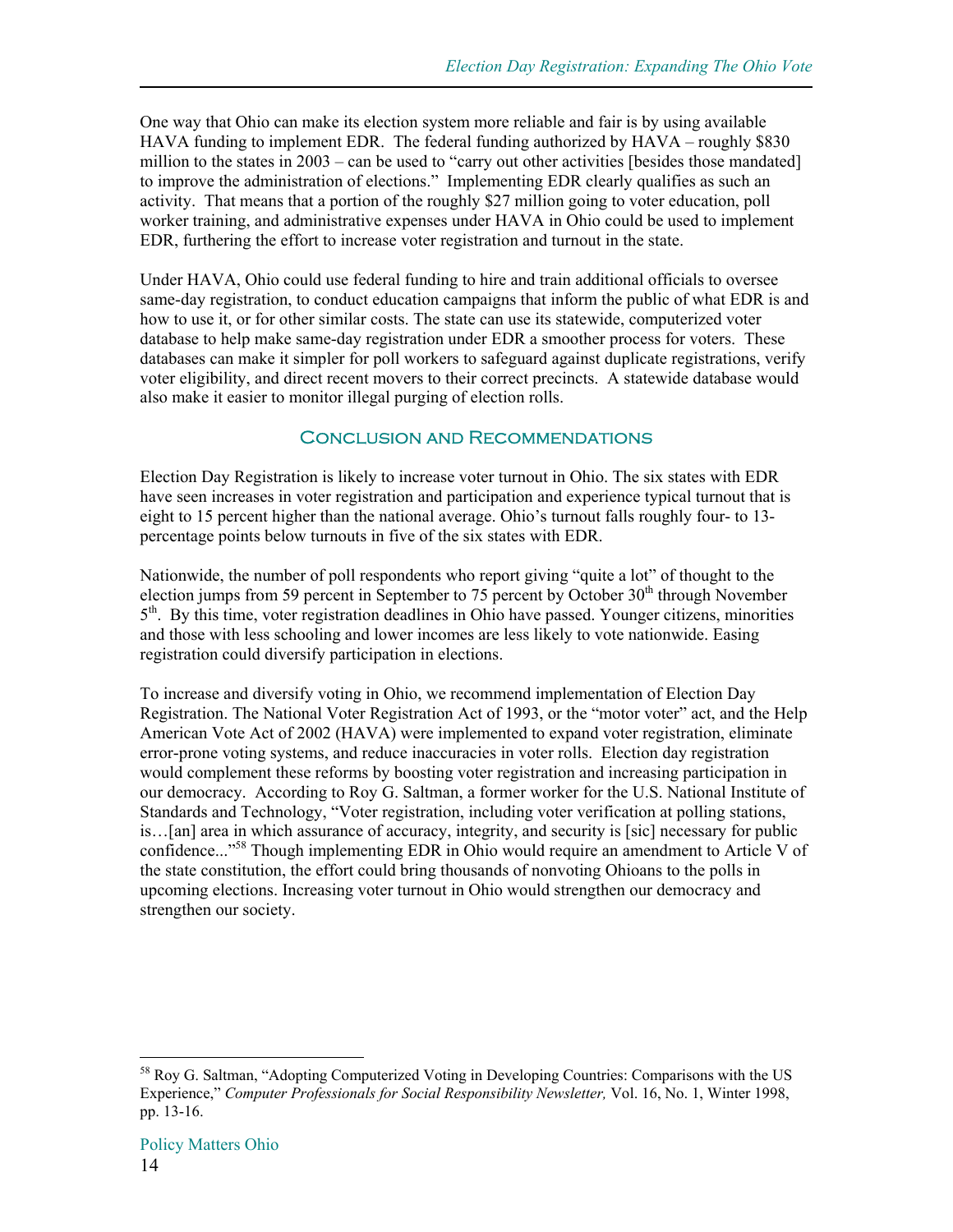#### **SOURCES**

Blackwell, J. Kenneth, Ohio Secretary of State, "Changing The Election Landscape In The State of Ohio: A State Plan to Implement the Help America Vote Act of 2002," May 13, 2003.

Brians, Craig Leonard and Bernard Grofman, "Election Day Registration's Effect on U.S. Voter Turnout," *Social Science Quarterly,* Vol. 82, No. 1, March 2001.

Caltech/MIT Voting Technology Project, "Voting: What Is, What Could Be," July 2001.

Committee for the Study of the American Electorate, "Presidential Election Turnout, 1924-1996."

The Constitution of the State of Ohio, Article V, Elective Franchise, Section I.

Demos, "Expanding The Vote: The Practice and Promise of Election Day Registration."

Demos, "Securing The Vote: An Analysis of Election Fraud."

Federal Election Commission, "National Turnout and Voter Registration - 1960 to 1992."

---"Impact of the National Voter Registration Act on Federal Elections 1999."

--- "Ohio Voter and Registration Turnout in Presidential Elections – 1960 to 1992."

---"Sources of Voter Registration Applications 1999-2000."

---"Voter Registration and Turnout 1996."

---"Voter Registration and Turnout 2000."

Fenster, Mark J., "The Impact of Allowing Day of Registration Voting on Turnout in U.S. Elections from 1960 to 1992." *American Politics Quarterly,* Vol. 22, No. 1, 1994.

Gongwer News Service, "Special Year-End Report – The Year In Review – 1977,"  $112<sup>th</sup>$ Ohio General Assembly, Vol. 54, Report No. 250, December 30, 1977.

Grofman, Bernard, "Questions and Answers About Motor Voter: An Important Reform That Is Not Just For Democrats," *Voting and Democracy Report, 1995,* Center for Voting and Democracy.

Hannah News Service, "Common Cause Releases Election Reform Report," *The Hannah Report*, 124<sup>th</sup> General Assembly, November 6, 2001.

Interview with Faith Lyon, Election Reform Project Coordinator for the State of Ohio, July 28, 2003.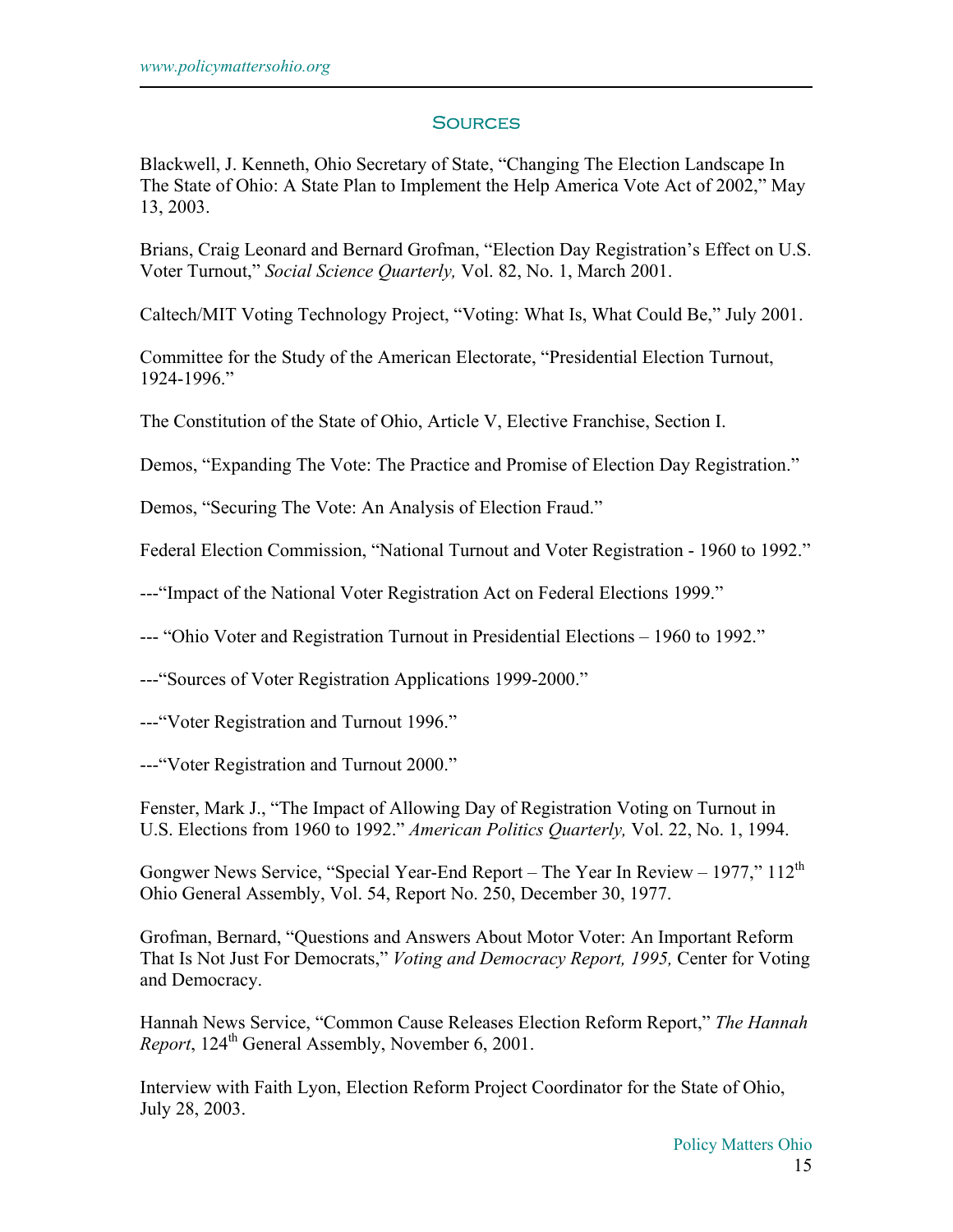Interview with Peg Rosenfeld, Elections Specialist, Ohio League of Women Voters, June 3, 2003.

Rosenstone, Steven J. and Raymond E. Wolfinger, "The Effect of Registration Laws on Voter Turnout," *American Political Science Review,* Vol. 72, 1978.

Saltman, Roy G., "Adopting Computerized Voting in Developing Countries: Comparisons with the U.S. Experience," *Computer Professionals for Social Responsibility Newsletter,* Vol. 16, No. 1, Winter 1998.

The Gallup Poll, "The Nine Weeks of Election 2000."

U.S. Census Bureau, "Current Population Survey," November 2000.

U.S. House of Representatives, Committee of Commerce, Science and Transportation, Hearings on Election Reform, Prepared Testimony, Stephen Ansolabehere, MIT, May 8, 2001.

U.S. House of Representatives, House Committee on Government Reform, "Income and Racial Disparities in the Undercount in the 2000 Presidential Election," July 9, 2001.

U.S. House of Representatives, Judiciary Committee, "How to Make a Million Votes Disappear: Electoral Sleight of Hand in the 2000 Presidential Election."

Wang, Tova Andrea, "Reforming the Voter Registration System," The Century Foundation.